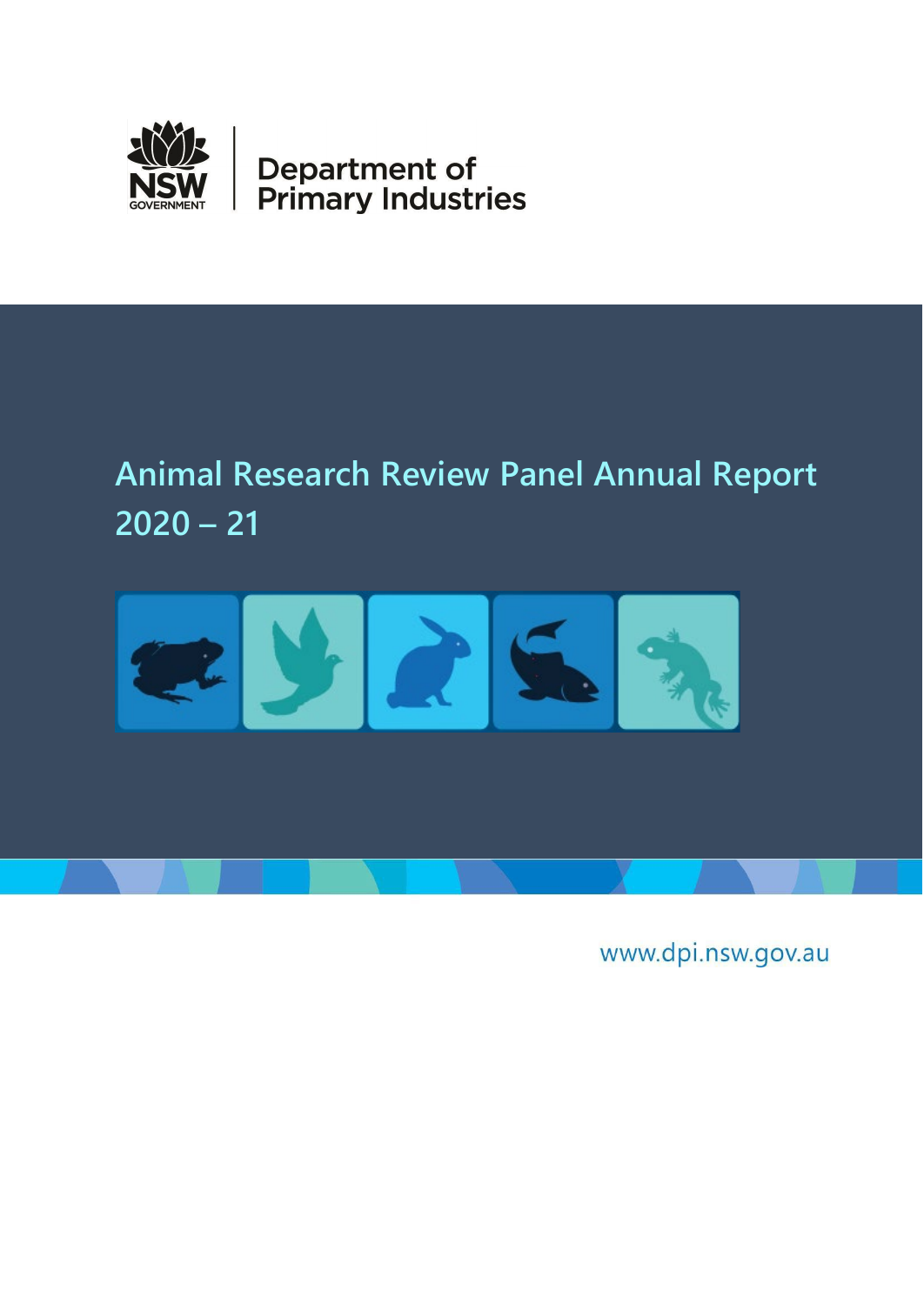## **Published by the NSW Department of Primary Industries**

Animal Research Review Panel Annual Report 2020 - 21

ISSN: 0139-9402

#### **More information**

Prepared on behalf of the Animal Research Review Panel NSW Department of Primary Industries

**[www.animalethics.org.au](http://www.animalethics.org.au/)**

#### **[www.dpi.nsw.gov.au](http://www.dpi.nsw.gov.au/)**

#### INT21/134596

© State of New South Wales through Department of Regional NSW 2021. The information contained in this publication is based on knowledge and understanding at the time of writing (September 2021). However, because of advances in knowledge, users are reminded of the need to ensure that the information upon which they rely is up to date and to check the currency of the information with the appropriate officer of the Department of Planning, Industry & Environment or the user's independent adviser.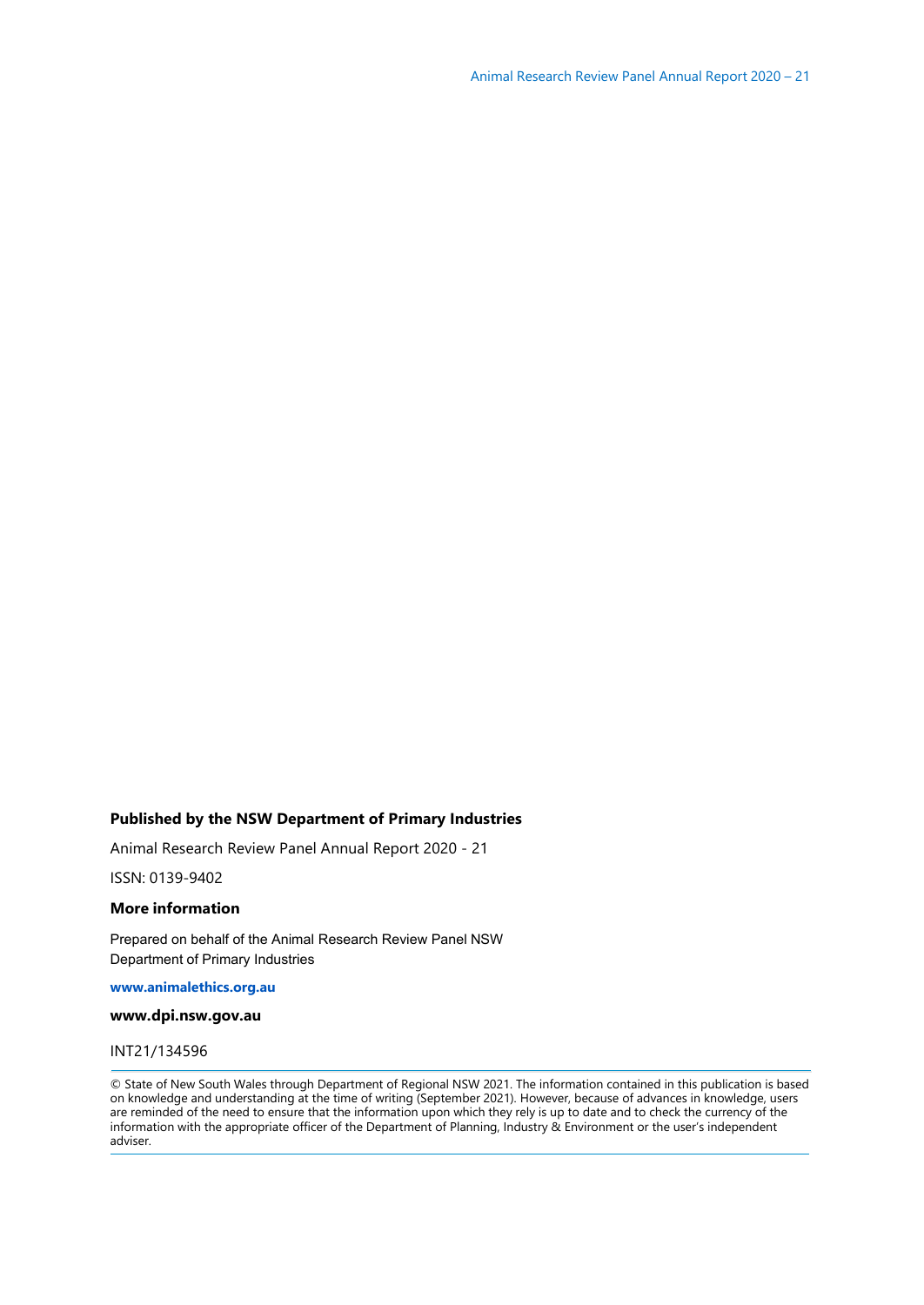# Contents

| 1.           |                                                                                    |  |
|--------------|------------------------------------------------------------------------------------|--|
| 1.1          |                                                                                    |  |
| 1.2          | The Australian code for the care and use of animals for scientificpurposes5        |  |
| 1.3          |                                                                                    |  |
| 1.3.1        |                                                                                    |  |
| 1.3.2        |                                                                                    |  |
| 1.3.3        |                                                                                    |  |
| 1.4          |                                                                                    |  |
| 1.5          |                                                                                    |  |
| 1.5.1        |                                                                                    |  |
| 1.5.2        |                                                                                    |  |
| 1.6          |                                                                                    |  |
| 1.7          |                                                                                    |  |
| 2.           |                                                                                    |  |
| 2.1          |                                                                                    |  |
| 2.1.1        |                                                                                    |  |
| 2.1.2        |                                                                                    |  |
| 2.2          |                                                                                    |  |
| 2.2.1        |                                                                                    |  |
| 2.3          |                                                                                    |  |
| 2.4          |                                                                                    |  |
| 2.5<br>2.6   |                                                                                    |  |
|              |                                                                                    |  |
| 2.6.1<br>2.7 |                                                                                    |  |
|              |                                                                                    |  |
| 2.7.1<br>2.8 |                                                                                    |  |
| 2.9          |                                                                                    |  |
| 2.10         |                                                                                    |  |
| 2.11         |                                                                                    |  |
| 2.12         |                                                                                    |  |
|              |                                                                                    |  |
|              |                                                                                    |  |
|              |                                                                                    |  |
|              | Appendix C: Dates of Inspections attended by Panel members July2020 - June 2021 23 |  |
|              |                                                                                    |  |
|              |                                                                                    |  |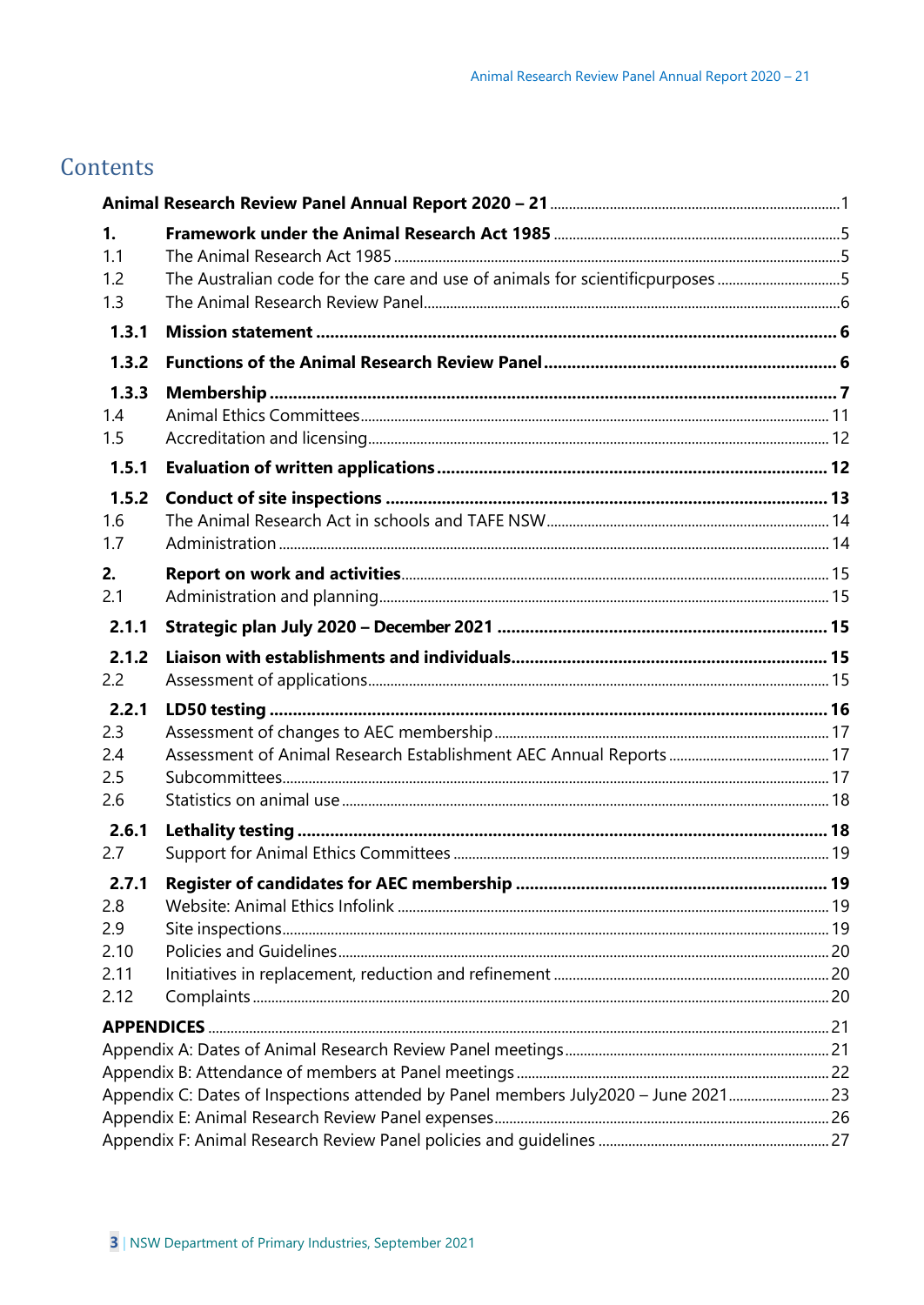|--|--|--|--|--|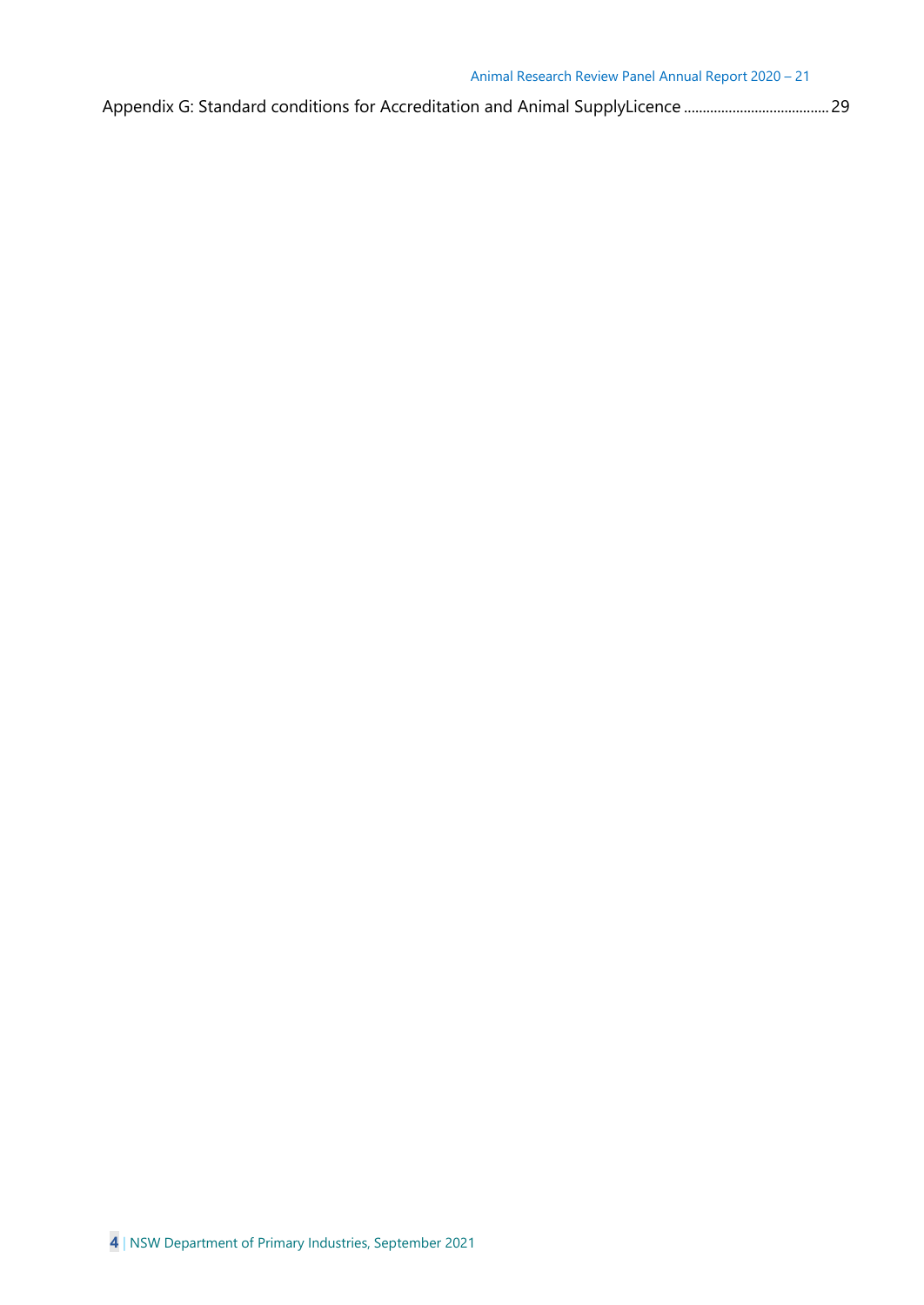# <span id="page-4-0"></span>**1. Framework under the Animal Research Act 1985**

# <span id="page-4-1"></span>**1.1 The Animal Research Act 1985**

The NSW Animal Research Act 1985 was the first piece of self-contained animal research legislation introduced in Australia. In introducing the legislation in 1985, the Hon. Kevin Stewart, Minister for Local Government, said that it was based on 'the twin tenets of … enforced self-regulation and public participation in the decision-making process'. It received bipartisan support in the Parliament when it was introduced in 1985 and continues to do so.

The primary aim of the legislation is to protect the welfare of animals used in research and teaching by ensuring that their use is justified, humane and considerate of their needs. The Act incorporates a system of enforced self-regulation, with community participation at the institutional and regulatory levels.

The Act establishes a system of accreditation, licensing and authorisation of organisations and individual researchers. The Act also establishes the Animal Research Review Panel (the Panel) to provide a mechanism for representatives of government, scientific and animal welfare groups to participate jointly in monitoring the effectiveness of the legislation.

The Act creates offences for conducting animal research without appropriate authorisation, with substantial custodial and financial penalties.

# <span id="page-4-2"></span>**1.2 The Australian code for the care and use of animals for scientific purposes**

The [Australian code for the care and use of animals for scientific purposes \(](http://www.nhmrc.gov.au/guidelines-publications/ea28)the Code) is a nationally accepted document and is included under the Animal Research Regulation 2010. The Code is reviewed regularly by the Code Advisory Group, under the auspices of the National Health and Medical Research Council (NHMRC). The Code Advisory Group includes representatives from NHMRC, the Commonwealth Scientific and Industrial Research Organisation, the Australian Research Council, Universities Australia, the state government ministries with responsibility for animal welfare, commonwealth government departments forthe sectors of environment, education and primary industries, the RSPCA Australia and Animals Australia.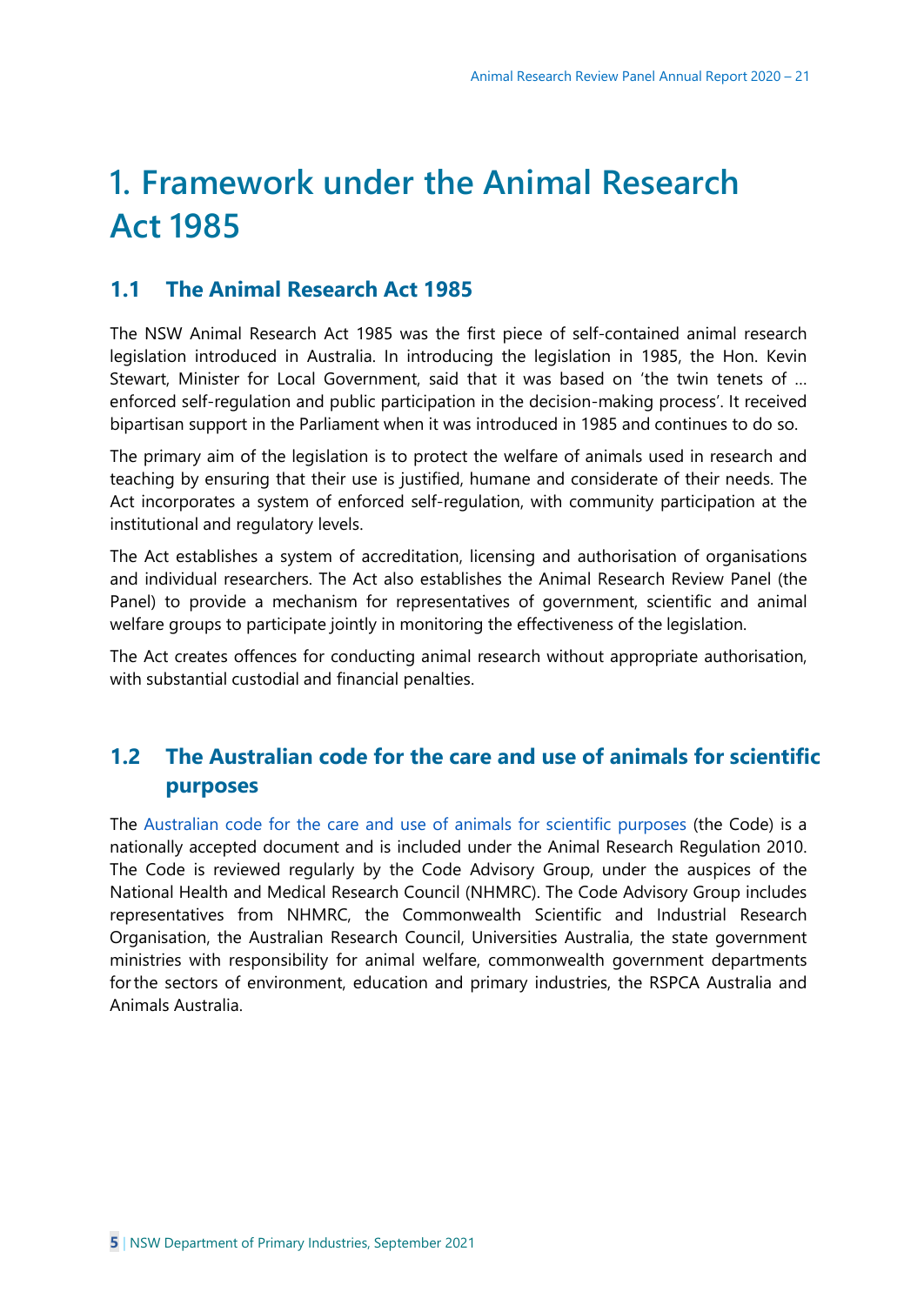# <span id="page-5-0"></span>**1.3 The Animal Research Review Panel**

The Animal Research Review Panel has responsibility for overseeing the effectiveness and efficiency of the animal research legislation, investigating complaints, and assisting in evaluating compliance of individuals and establishments with the legislation.

The constitution, membership and mode of operation of the Panel are set out in the *Animal Research Act 1985*. The Panel has twelve members with equal representation from industry, government and animal welfare groups. This provides for a range of expertise in regulating the conduct of animal research in New South Wales.

Apart from developing overall policy on animal research issues, the Panel is closely involved in the administration of the legislation. This is achieved through evaluating applications for accreditation and licences of research establishments, conducting site visits to assess compliance, and investigating complaints. The Panel also has a role in considering amendments to the Animal Research Regulation. NSW Department of Primary Industries staff provide executive support for the Panel.

## <span id="page-5-1"></span>**1.3.1 Mission statement**

- To protect and enhance the welfare of animals used in scientific research, testing and teaching in New South Wales.
- To promote an understanding within the New South Wales community of the ethical and technical issues involved in the use of animals for scientific purposes.

The strength of the Panel lies in the diversity of expertise, opinions and ethical perspectives of its members. The development of cohesive and progressive policies has occurred as a result of this diversity. All members are employed in other fields and participate on a largely voluntary basis. Non-government members are paid fees for attending formal meetings and participating in site inspections. Members are not paid for time spent preparing for meetings and inspections, for considering applications for accreditation or licenses, or for drafting discussion papers.

## <span id="page-5-2"></span>**1.3.2 Functions of the Animal Research Review Panel**

Section 9 of the Animal Research Act defines the functions of the Panel as:

- The investigation of matters relating to the conduct of animal research and the supply of animals for use in connection with animal research
- The investigation and evaluation of the efficacy of the Code in regulating the conduct of animal research and the supply of animals for use in connection with animal research
- The investigation of applications and complaints referred to it under the Act
- Such other functions as the Minister may from time to time confer or impose on it.

In November 1998, the then Minister, the Hon. Richard Amery MP, conferred the following additional function on to the Panel, pursuant to section 9 (d) of the Act: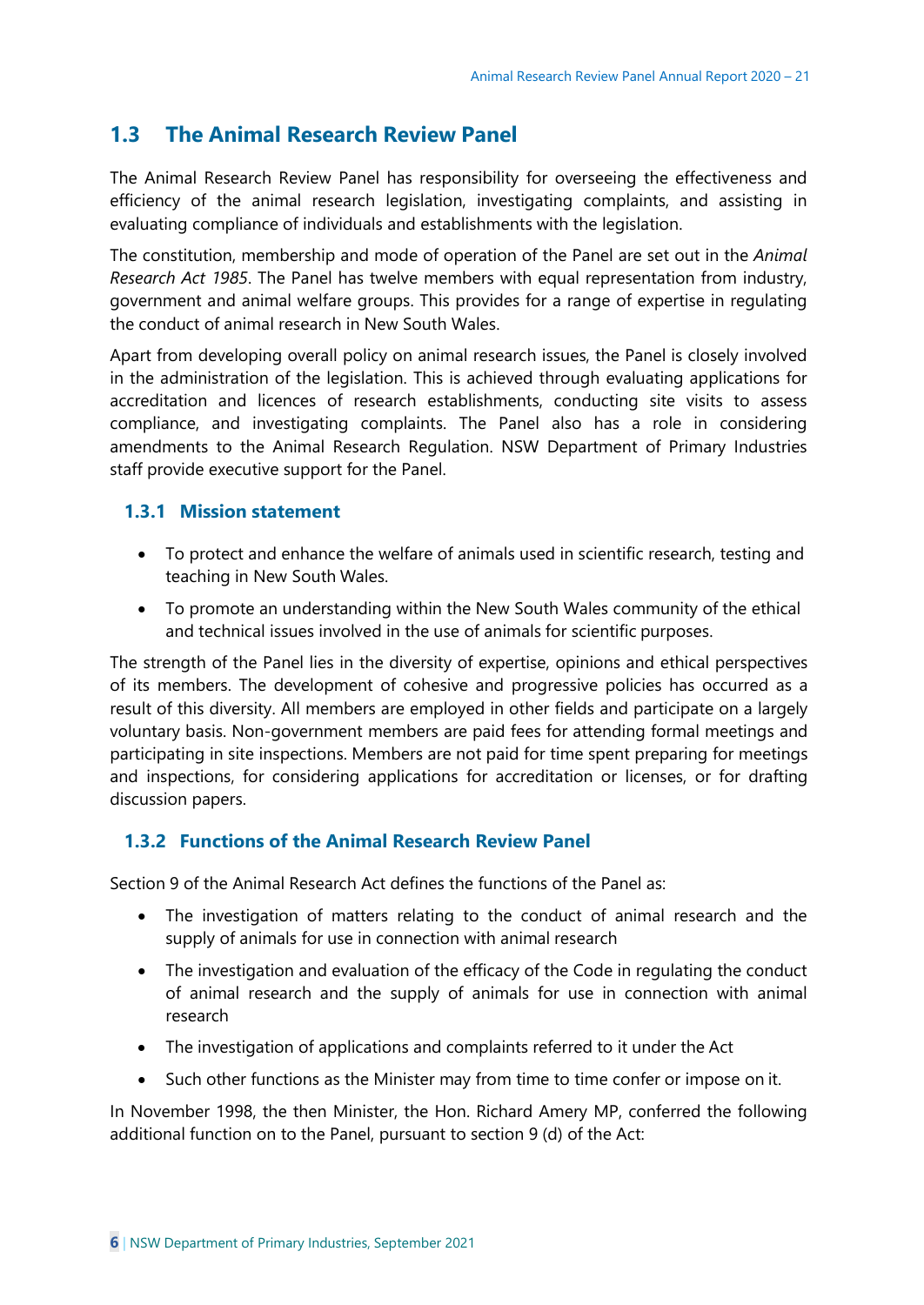The consideration and comment on proposals referred to the Animal Research Review Panel which relate to the making, amendment or review of the regulations under the *Animal Research Act 1985.*

<span id="page-6-0"></span>There have been no other functions formally conferred on the Panel under section 9 (d) of the Act since it commenced.

## **1.3.3 Membership**

The Panel consists of 12 members appointed by the Minister based on nominations received from industry, government and animal welfare groups. The nominating organisations are:

- New South Wales Vice-Chancellors' Committee: three nominees
- Medicines Australia: one nominee
- New South Wales Minister for Health: one nominee
- New South Wales Minister for Education: one nominee
- New South Wales Minister for Primary Industries: one nominee
- New South Wales Minister for the Environment: one nominee
- Animal Societies' Federation (New South Wales): two nominees
- Royal Society for the Prevention of Cruelty to Animals (New South Wales) (RSPCA NSW): two nominees.

All members of the Panel are part-time and are normally appointed for a term of 3 years.

During the 2020–21 period, the membership of the Panel was:

- − Professor Jacqueline Phillips (Chair) (nominated by the NSW Vice-Chancellors' Committee; reappointed 28 January 2020)
- − Professor Robert Mulley (nominated by the NSW Vice-Chancellors' Committee; reappointed 12 November 2019)
- − Associate Professor Keiron Rooney (nominated by the NSW Vice-Chancellors' Committee; appointed 12 November 2019)
- − Distinguished Professor Annemarie Hennessy (Deputy Chair) (nominated by the Minister for Health; reappointed 14 October 2019)
- − Dr Damian O'Brien (nominated by Medicines Australia; appointed 1 October 2019)
- − Ms Sally Bannerman (nominated by the Minister for Education and Training; reappointed 6 March 2020)
- − Dr Benjamin Russell (nominated by the Minister for the Environment; appointed 12 November 2019)
- − Dr Sophie Riley (nominated by the Animal Societies' Federation; reappointed 14 October 2019)
- − Ms Paula Wallace (nominated by the Animal Societies' Federation; reappointed 14 October 2019)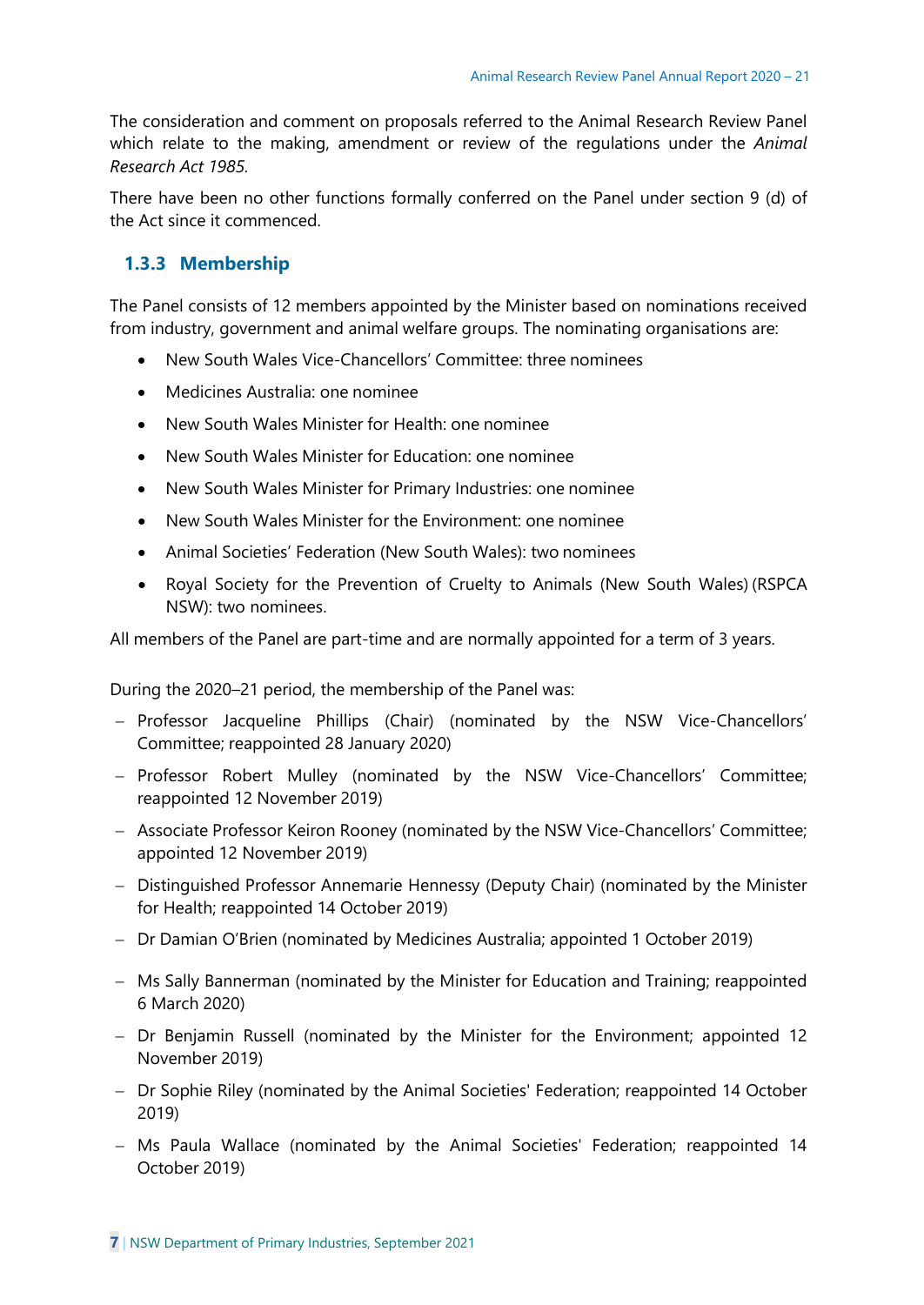- − Mr Anthony Croker (nominated by RSPCA NSW; appointed 24 October 2018)
- − Mr Scott Meyers (nominated by RSPCA NSW; appointed 14 October 2019)
- − Dr Alice Marshall (nominated by the Minister for Primary Industries; appointed 24 September 2020)\*

\*Panel membership of the nominee for the Minister for Primary Industries was vacant from 1 July 2020 – 23 September 2020.

Information on members of the Panel in 2020–21 is as follows:

## **Professor Jacqueline PHILLIPS BVSc Hons (Uni of Syd), PhD (ANU) (Chair)**

Professor Phillips was appointed to the Panel in 2010. Professor Phillips is Professor of Neuroscience in the Faculty of Medicine, Health and Human Sciences, Macquarie University and is currently Chair of Macquarie Universities Academic Senate. She is a registered veterinarian who has worked in small animal veterinary practice and has extensive experience with laboratory animals. She has served on Animal Ethics Committees as a Category A member at the Australian National University (ACT) and Murdoch University (WA). Professor Phillips succeeded Professor Dart as Panel Chair in November 2019.

**Emeritus Professor Robert MULLEY BA (Macquarie), MScAg (Sydney), PhD (Sydney).** Professor Mulley joined the Panel in 2008. He is a nominee of the NSW Vice Chancellors' Committee. He is Professor of Animal Science at Western Sydney University, and has extensive experience in husbandry and management of farmed livestock, particularly pigs, deer and cattle. More recently he has engaged in research on a range of wildlife species.

## **Associate Professor Kieron ROONEY B. Sci. Hons (Uni of Syd), PhD (Uni of Syd)**

A/Prof. Rooney was appointed to the Panel on 14 October 2019. He is Head of the Discipline of Exercise and Sport Science in the Sydney School of Health Sciences, Faculty of Medicine and Health, University of Sydney. He is a registered Nutritionist and has utilised small animal models to investigate parameters of metabolic biochemistry since 1998. A/Prof. Rooney co-leads the Research in Bias Node of the Charles Perkins Centre, is SYRCLE Ambassador, a member of the NC3Rs working group revising the ARRIVE guidelines (2018-2020) and has been a Category B member of the University of Sydney Animal Ethics Committee since 2015.

## **Dr Damian O'BRIEN BVSc (Uni of Syd)**

Dr O'Brien was appointed to the Panel on 1 October 2019. He is an employee of MSD Animal Health, a registered veterinary surgeon who has had a career in private veterinary practice and in the pharmaceutical industry. He currently manages Technical Market Development for MSDAH across Australia and New Zealand, involving research and development of innovative pharmaceuticals and vaccines for use in farm and companion animals.

## **Distinguished Professor Annemarie HENNESSY MBBS, FRACP, PhD (Deputy Chair)**

Professor Hennessy was previously a member of the Panel from 2008 to 2010. She was reappointedin January 2014 and again in October 2019. She is the Director of the National Baboon Colony and an active medical teacher and researcher. She is a qualified nephrologist and specialises in general medicine, renal medicine and obstetric medicine. She is the Dean, School of Medicine, at Western Sydney University.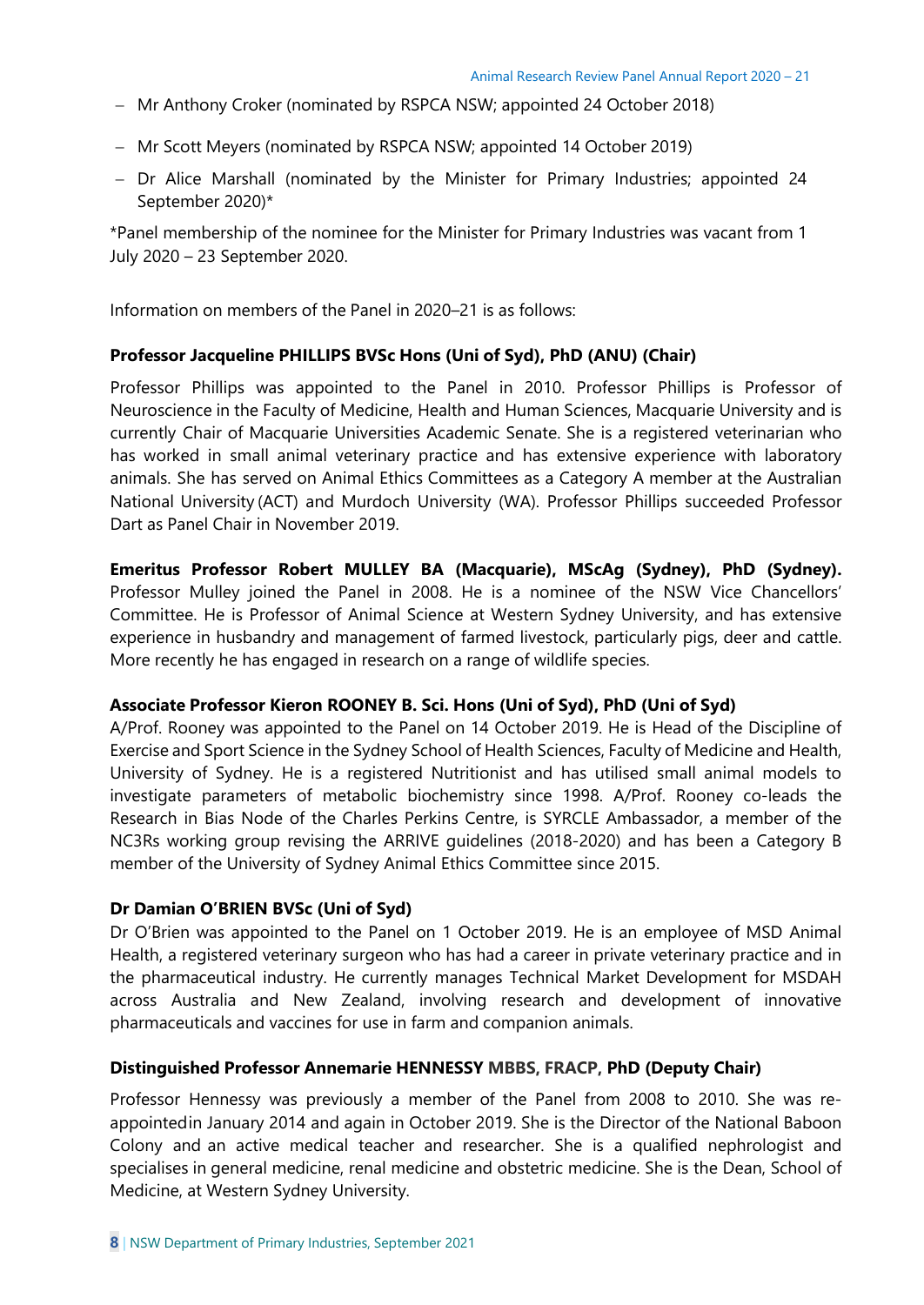#### **Ms Sally BANNERMAN BSAgr (Syd), Grad Dip Ed**

Ms Bannerman is the Animal Welfare Coordinator for the NSW Department of Education, Catholic Schools NSW and the Association of Independent Schools of NSW. She administers the work of the Schools Animal Ethics Committee for the three school sectors and their 3500 schools. She has extensive experience in agricultural education and has worked in face to face delivery, distance education and teacher support for over 30 years. Ms Bannerman was reappointed in October 2019.

#### **Dr Benjamin RUSSELL**

Dr Russell was appointed to the Panel on 14 October 2019. He is the Manager of Pests and Weeds for the National Parks and Wildlife Services (NPWS). He has worked on pest and weed management with NPWS for over 16 years and before that spent six years at the University of New South Wales, teaching a wide range of biological and ecological subjects while completing his PhD. Dr Russell represents NSW on the National Environment and Invasives Committee as well as being the Chair of their Terrestrial Vertebrate Pest Working Group. He is also a member of the NSW Biosecurity Advisory Committee and State Pest Animal Committee. He is involved in a range of research projects on the impacts and management of the terrestrial vertebrate pests which threaten our native species and agricultural production, with colleagues in both government departments and academic institutions across Australia.

#### **Dr Sophie RILEY**

Dr Riley is a senior lecturer in the Faculty of Law at the University of Technology Sydney. She teaches Animal Law and Policy, Environmental Law, Environmental Ethics and Corporate Law. Dr Riley's research interests focus on the ethics and treatment of invasive species, farm animals and wildlife welfare. She has also published in the area of legal education, particularly regarding the pedagogy of international students. Dr Riley is the editor of an animal law case book, comprising case notes written by students as part of their assessment; and she has also written a book titled "The Commodification of Farm Animals", to be published by Springer in November 2021. In 2020 she was appointed as one of two review editors for Chapter 6 (policy) of a report on invasive alien species that IPBES, (the Intergovernmental Science-Policy Platform on Biodiversity and Ecosystem Services)is preparing for the United Nations. Dr Riley was reappointed to the Panel in October 2019.

#### **Ms Paula WALLACE**

Ms Wallace is a communications professional who has operated a consultancy business since 2000. Her writing has been published widely in Australia's business and specialist press with a focus on environmental and sustainability matters. Ms Wallace has a deep interest in the areas of enterprise which involve animals and how related industries can provide leadership from an ethical and practical perspective. She is spearheading the movement for rehoming animals from research and has established the Liberty Foundation to further these aims. Ms Wallace was reappointed to the Panel in October 2019.

#### **Mr Anthony CROKER**

Mr Croker holds a Diploma of Government Investigations among other certificates. Mr Croker has been an Inspector for the RSPCA NSW since 2001 and Team Leader of the Southern Region since 2005. He has also been a Category C (animal welfare) Animal Ethics Committee member on multiple committees since the early 2000's. Mr Croker was appointed to the Panel in October 2018.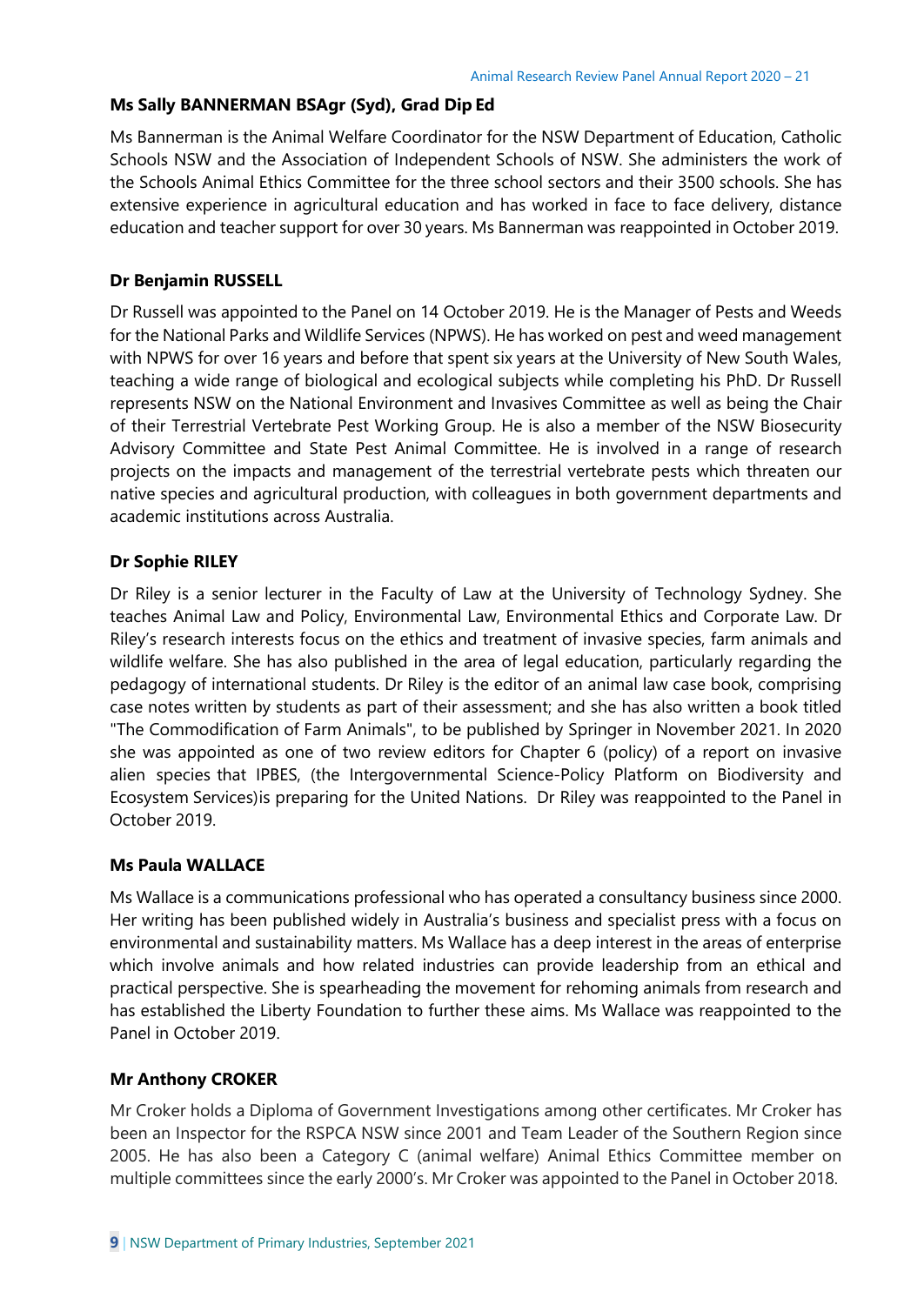#### **Mr Scott MEYERS**

Mr Meyers was appointed to the Panel on 14 October 2019. He is the Chief Inspector of RSPCA NSW and has been with RSPCA NSW for the past 14 years, previously holding the roles of Deputy Chief Inspector, Inspectorate Team Leader and RSPCA NSW Shelter Manager for the Hunter Region. Mr Meyers holds a Diploma in Management and Government Investigation. Mr Meyers has investigated in excess of 4500 animal cruelty complaints across his career and has been involved in complex prosecutions involving aggravated cruelty, puppy factories and matters of significant public interest.

## **Dr Alice Marshall BVSc Hons I (Uni of Syd).**

Dr Marshall was appointed to the Panel in September 2020 as the nominee of the NSW Minister for Primary Industries. Alice is Team Leader, Animal Welfare Programs and Policy for the NSW Department of Primary Industries. In this role she leads a team of technical experts to deliver targeted, evidence-based animal welfare outcomes and reports to the NSW Chief Animal Welfare Officer. She is a registered veterinarian with experience across mixed veterinary practice, animal pharmaceutical and nutrition roles. She has a background in media and communications and is a trained journalist. Alice is registered to undertake the MANZCVS Animal Welfare Chapter examination at its next sitting date in 2022.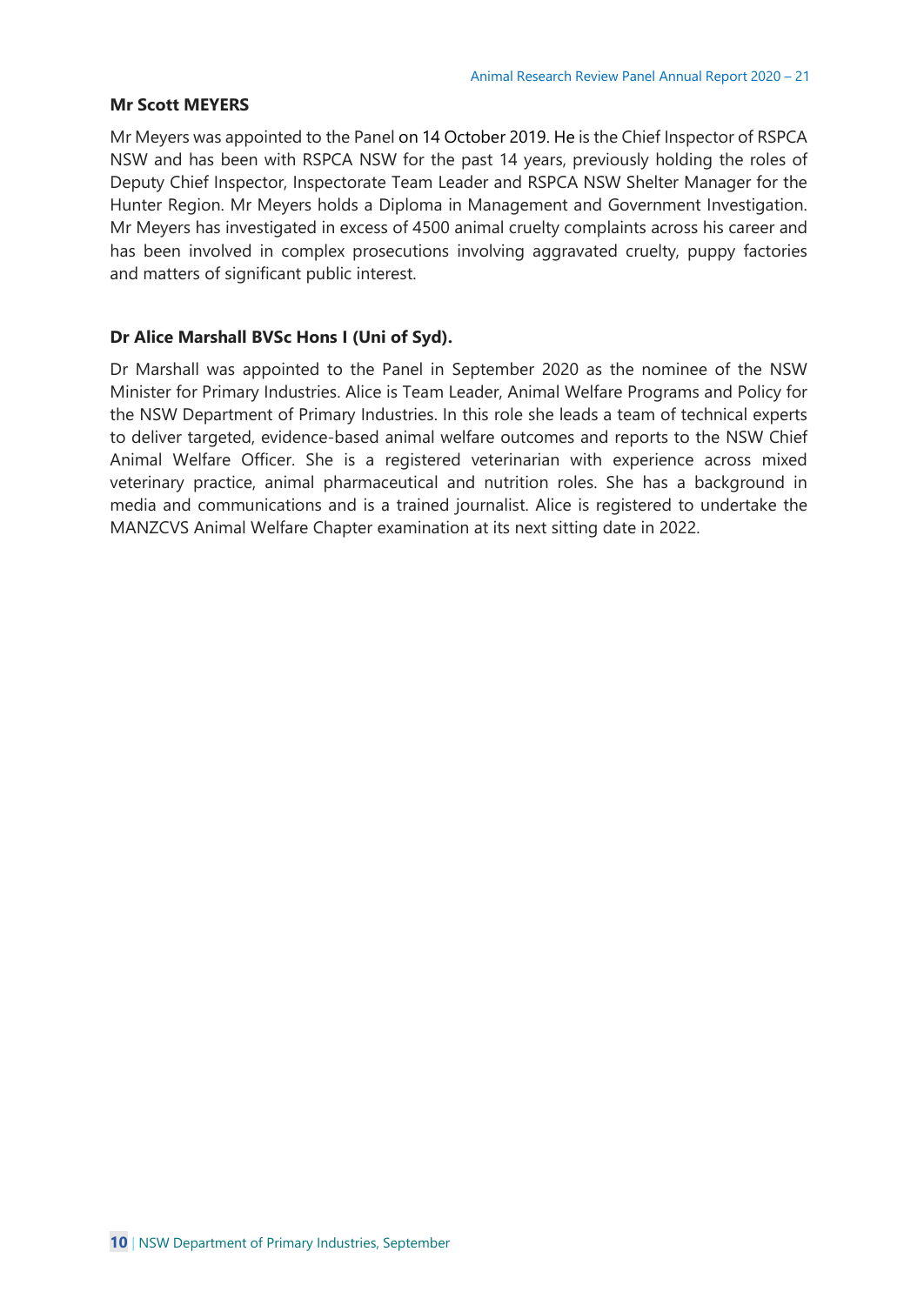# <span id="page-10-0"></span>**1.4 Animal Ethics Committees**

At the establishment level, Animal Ethics Committees (AECs) provide avenues for public participation in the regulation of animal research.

AECs are responsible for approving and monitoring research within establishments, including inspections of animals and facilities. No animal research may be carried out without AEC approval. AECs must consider and evaluate applications to conduct research based on the researchers' responses to a comprehensive set of questions, including their justification for the research, its likely impact on the animals, and procedures for preventing or alleviating pain or distress. On behalf of the establishment, AECs have the power to stop inappropriate research and to discipline researchers by withdrawing their research approvals. They can require that adequate care, including emergency care, is provided for animals. They also provide guidance and support to researchers on matters relevant to animal welfare, through means such as the preparation of guidelines and dissemination of relevant scientific literature. AECs are responsible for advising institutions on the changes to physical facilities that should be made to provide for the needs of the animals used.

The membership and duties of AECs are laid down in the NSW legislation and in the *Australian Code for the Care and Use of Animals for Scientific Purposes* (the Code), which also provides guidance on how AECs should operate.

Committee membership must include members as follows:

Category A: a veterinarian

Category B: an animal researcher

Category C: a person with a demonstrated commitment to animal welfare who is not associated with the establishment, and not currently involved in the care and use of animals for research.

Category D: an independent person who does not fit the requirements of the other categories, is not associated with the establishment and who has never been involved in the use of animals for research.

The Code states that more than one person may be appointed to each category and, if a Committee has more than four members, categories C plus D must represent no less than one-third of the members.

The criteria used by the Panel for assessment of AEC membership are documented in a Panel policy document, *Policy 9: Criteria for the Assessment of Animal Ethics Committee Membership* [\(http://www.animalethics.org.au/policies-and-guidelines/operation\)](http://www.animalethics.org.au/policies-and-guidelines/operation). In examining applications from establishments for accreditation as animal research establishments, the membership of AECs is assessed to ensure they are of acceptable composition. The Panel also assesses, and makes recommendations to NSW DPI, on the suitability of all new appointments to AECs. All new AEC appointments must be approved by the Department. During site inspections, the Panel assesses the operation of the AECs.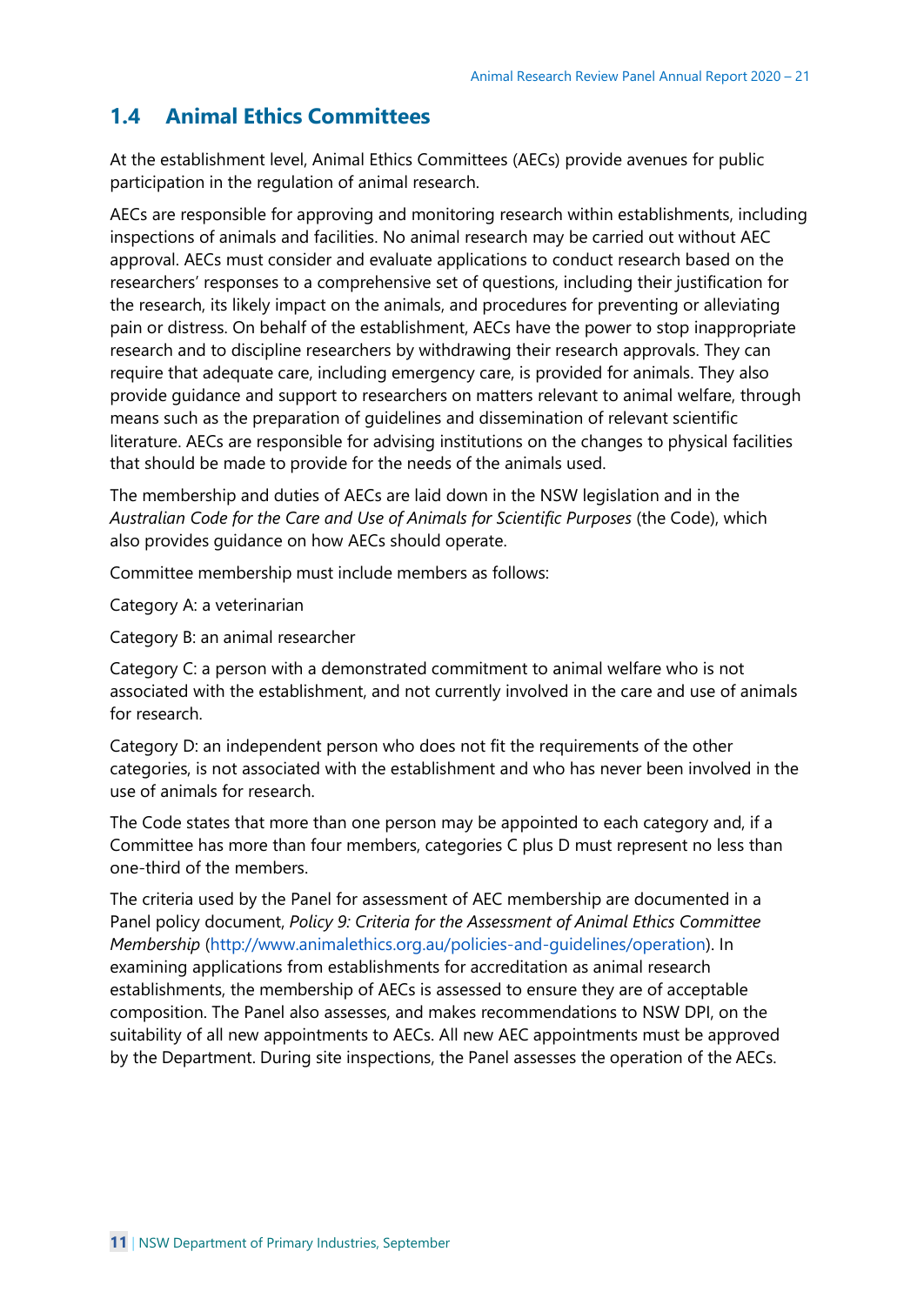# <span id="page-11-0"></span>**1.5 Accreditation and licensing**

The legislation requires that all applications for Accreditation and Animal Supply Licences be referred to the Panel for consideration. The Panel has established procedures to deal with the considerable workload this entails and has regularly reviewed and updated these procedures to take account of changes in needs and resources.

In the 2018 -19 year, procedures were amended with a move of accreditation and licensing functions from the NSW DPI Animal Welfare Unit to the Compliance Unit.

There are two components in the assessment of applicants by the Panel:

- consideration of a written application to determine whether the applicant is complying with the fundamental requirements of the legislation
- evaluation of the applicant at a site inspection, when a much broader approach is taken.

The recommendations of the Panel are referred to the delegate of the Secretary of the Department of Planning, Industry and Environment (transitioned to the Department of Regional NSW from 2 April 2020), who has statutory authority for the issue of accreditation and licences and for imposing conditions of accreditation or licence.

Accreditation and licences are usually issued subject to standard conditions. Other conditions may also be stipulated, as relevant to the operation of each establishment. The standard conditions that are applied were revised with the move of the accreditation and licensing functions to the NSW DPI Compliance Unit (see Appendix H for standard conditions on Accreditation and Licences).

## <span id="page-11-1"></span>**1.5.1 Evaluation of written applications**

New and renewal applications for accreditation or licences are assessed by Department of Primary Industries staff, according to criteria developed by the Panel. Arising from these assessments, recommendations on the applications are made to the Panel. The Panel considers the recommendations and then makes recommendations on the applications to the Secretary.

The criteria against which the Panel assesses written applications are drawn from the legislation. Considerations include whether the AEC is properly constituted, whether its procedures are adequate, whether it is meeting sufficiently frequently to deal with the volume of work, and whether it is conducting inspections of the animals and facilities it supervises. The types and numbers of animals held, and their accommodation are also checked, and likely problem areas are flagged for follow-up at site inspection. Similarly, numbers and qualifications of animal care staff are assessed for adequacy.

Monitoring of animal care and use by the AEC is another area of assessment. Numbers of AEC inspections carried out must be provided. Questions on the source and destination of animals allow a double-check on compliance with the Act's provisions relating to animal supply.

Form R- [application for accreditation as an animal research establishment and licence as an](https://www.animalethics.org.au/forms) [animal supplier, a](https://www.animalethics.org.au/forms)nd the [criteria for application assessment a](https://www.animalethics.org.au/accreditation-and-licensing)re published on the Animal Ethics Infolink website.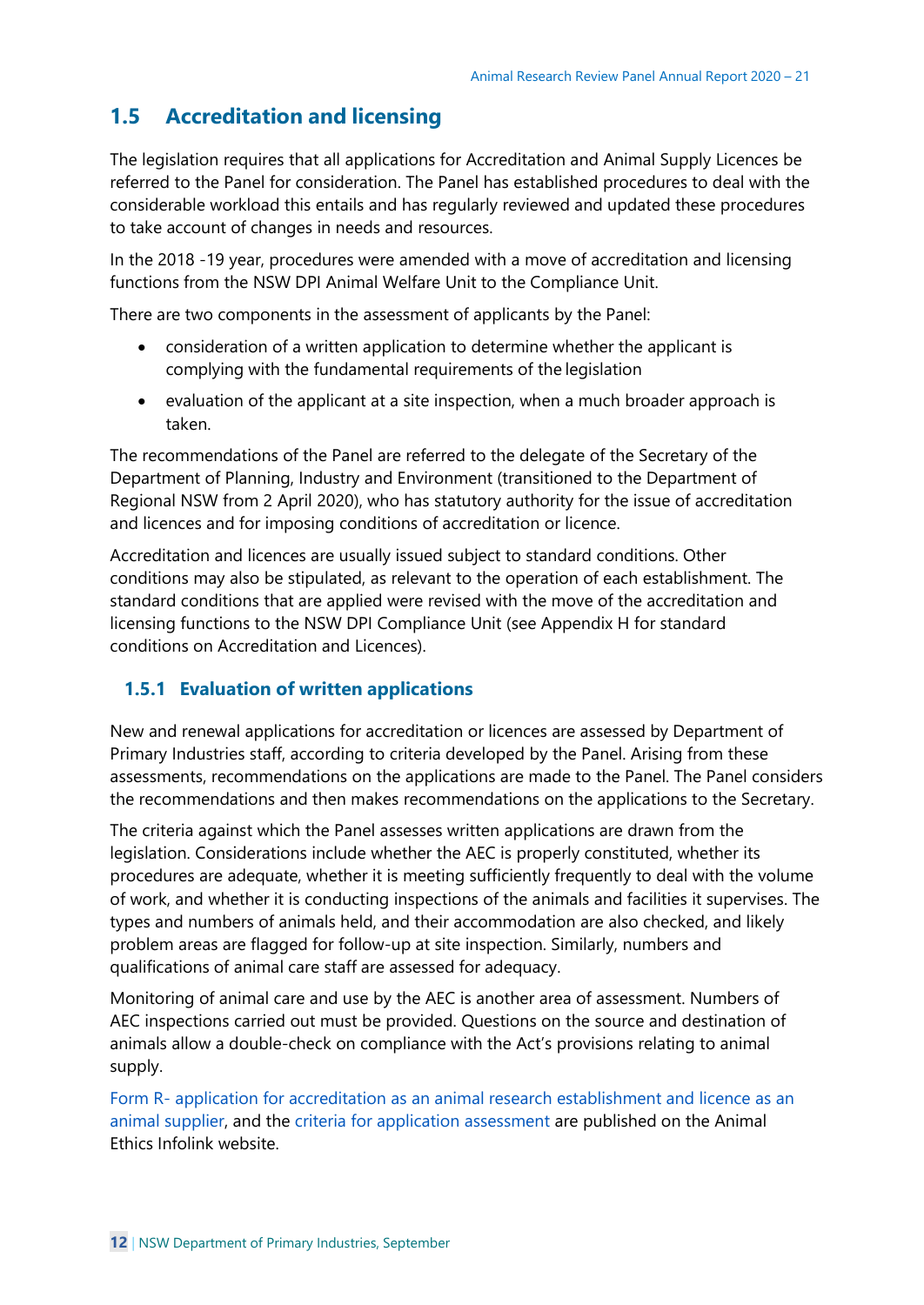## <span id="page-12-0"></span>**1.5.2 Conduct of site inspections**

Inspections are conducted by an inspector under the Animal Research Act 1985 (the Act). Members of the Panel can also accompany an inspector during inspections, in accordance with section 10 of the Act.

During inspections, establishments are assessed for compliance with the *Australian Code for the Care and Use of Animals for Scientific Purposes,* the Act, the *Animal Research Regulation 2010* and licensing conditions. The range of items assessed can include the membership, procedures and activities of the AEC; animal care procedures; animal research procedures; physical facilities for housing and using animals; and the wellbeing of the animals held. This typically occurs through an assessment of written material and a site visit. Routine inspections are typically arranged in advance and usually require one to four days on site.

In response to the COVID-19 pandemic, many AEC meetings were held via videoconferencing. Therefore, videoconferencing was utilised by the inspector and Panel members for some inspections to facilitate attendance at AEC meetings.

## **Assessment of written material**

Assessment typically begins before a site visit through an examination of documents provided by the establishment or individual. Examples of documents assessed include records of research applications approved by the AEC, AEC minutes, records of AEC inspections, operational procedures of the AEC and standard operating procedures.

This assessment is carried out by an inspector appointed under the Act. Panel members who have been nominated to accompany the inspector may also participate in this aspect of the inspection. This evaluation allows potential problem areas to be identified prior to a site visit.

## **Site Inspection**

During the site inspection, the inspector and Panel members may examine animal housing and facilities, speak to researchers and animal care staff, review records of animal monitoring, and attend an AEC meeting. Issues identified by the inspection team are discussed with the AEC and representatives of the establishment during the inspection.

## **Inspection report**

After the inspection, a report is prepared by the inspector with input from any Panel members that participated in the inspection. The report outlines issues identified and any additional recommendations from the inspection team. Reports are provided to the establishment as soon as possible following the inspection. Reports are also referred to a full meeting of the Panel for consideration, and any additional feedback from the Panel is then provided to the establishment.

## **Response to inspection reports**

Establishments are asked to respond in writing to the inspection report. This response should address any recommendations and non-compliances identified from the inspection, and actions that have been taken in response to these. Responses are typically considered at meetings of the Panel, and an assessment is made of whether the responses are satisfactory. If necessary, further follow up with the establishment can be carried out, such as additional inspections.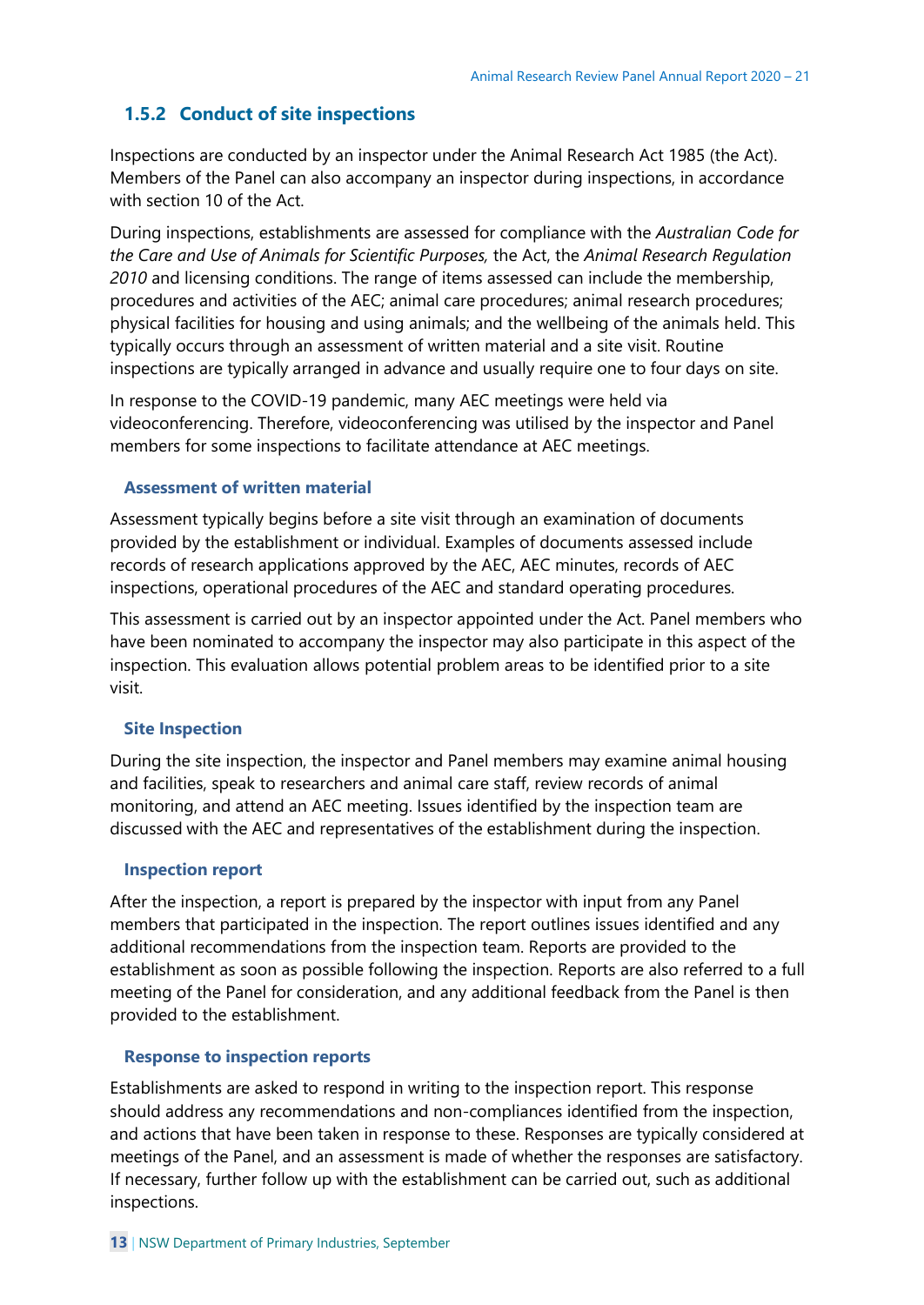## <span id="page-13-0"></span>**1.6 The Animal Research Act in schools and TAFE NSW**

The Animal Research Act allows the use of animals for educational purposes when there is a demonstrated educational benefit, when there is no suitable alternative, and when the least number of animals is used, with the least impact on their wellbeing. Although animals are used for educational purposes in many situations, their use in schools and TAFE colleges presents special issues, such as mechanisms for approval and monitoring of animal use across the State. Their use also presents opportunities to promote in students an understanding of the ethical and technical issues involved with the use of animals.

## <span id="page-13-1"></span>**1.7 Administration**

Executive support for the Panel and administration of the *Animal Research Act 1985* is by NSW Department of Primary Industries Animal Welfare and Compliance Units.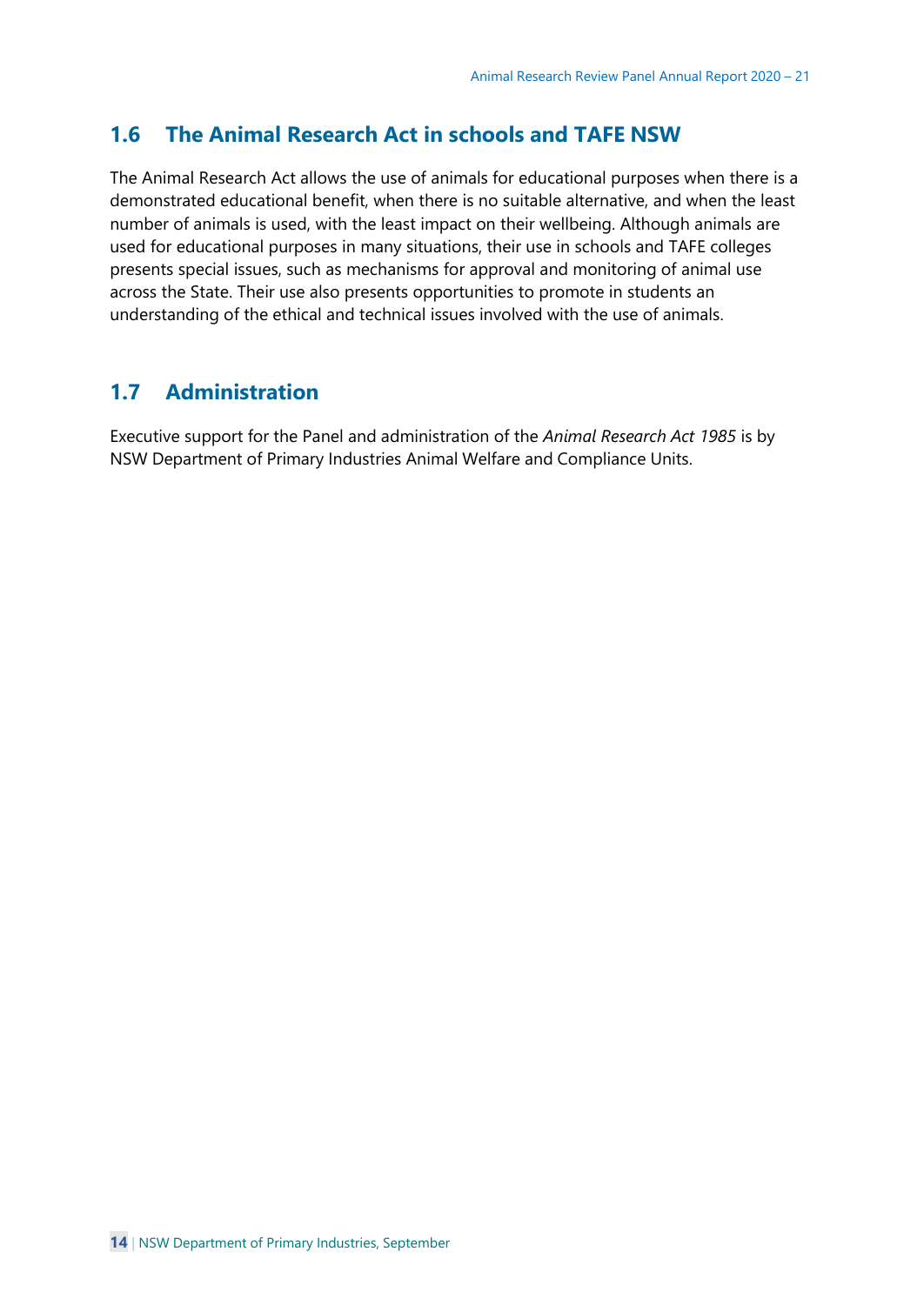# <span id="page-14-0"></span>**2. Report on work and activities**

# <span id="page-14-1"></span>**2.1 Administration and planning**

Administrative functions have varied from activities such as assessments of Accreditation and Licensing, to formulating the Panel's strategic plan for 2020–21. The appendices to this annual report contain details of operational and strategic functions of the Panel. These include the dates of, and attendance at, Panel meetings (Appendixes A and B) and site inspections (Appendix C); the Animal Research Review Panel Strategic Plan 2020–21 (Appendix D) and Panel operating expenses (Appendix E).

## <span id="page-14-2"></span>**2.1.1 Strategic plan July 2020 – December 2021**

The Panel's 18-month strategic plan for 2020-21 identifies the primary goals of the Panel and strategies for achieving these goals and is provided in Appendix D.

## <span id="page-14-3"></span>**2.1.2 Liaison with establishments and individuals**

The Panel liaises with establishments and individuals to offer advice and to facilitate the implementation of legislative requirements and adherence to replacement, reduction and refinement principles.

During the 2020-21 year, liaison was conducted via discussions during, and feedback after, site inspections. Additionally, recommendations were made in the process of assessing Accreditation and Licence applications.

## <span id="page-14-4"></span>**2.2 Assessment of applications**

During 2020-21 there were 201 Accredited Animal Research Establishments, of the 201, 71 animal research establishment do not house animals and undertake surveys and/or fauna surveys. There are also 38 holders of Animal Supply Licences.

During 2020–21 the Panel considered and made recommendations to the Secretary on:

- 1 new application for Accreditation
- 40 renewal applications for Accreditation
- 0 new applications for Animal Supply Licences
- 6 renewal applications for Animal Supply Licences.
- 11extensions to existing Accreditation and/or Animal Supply Licences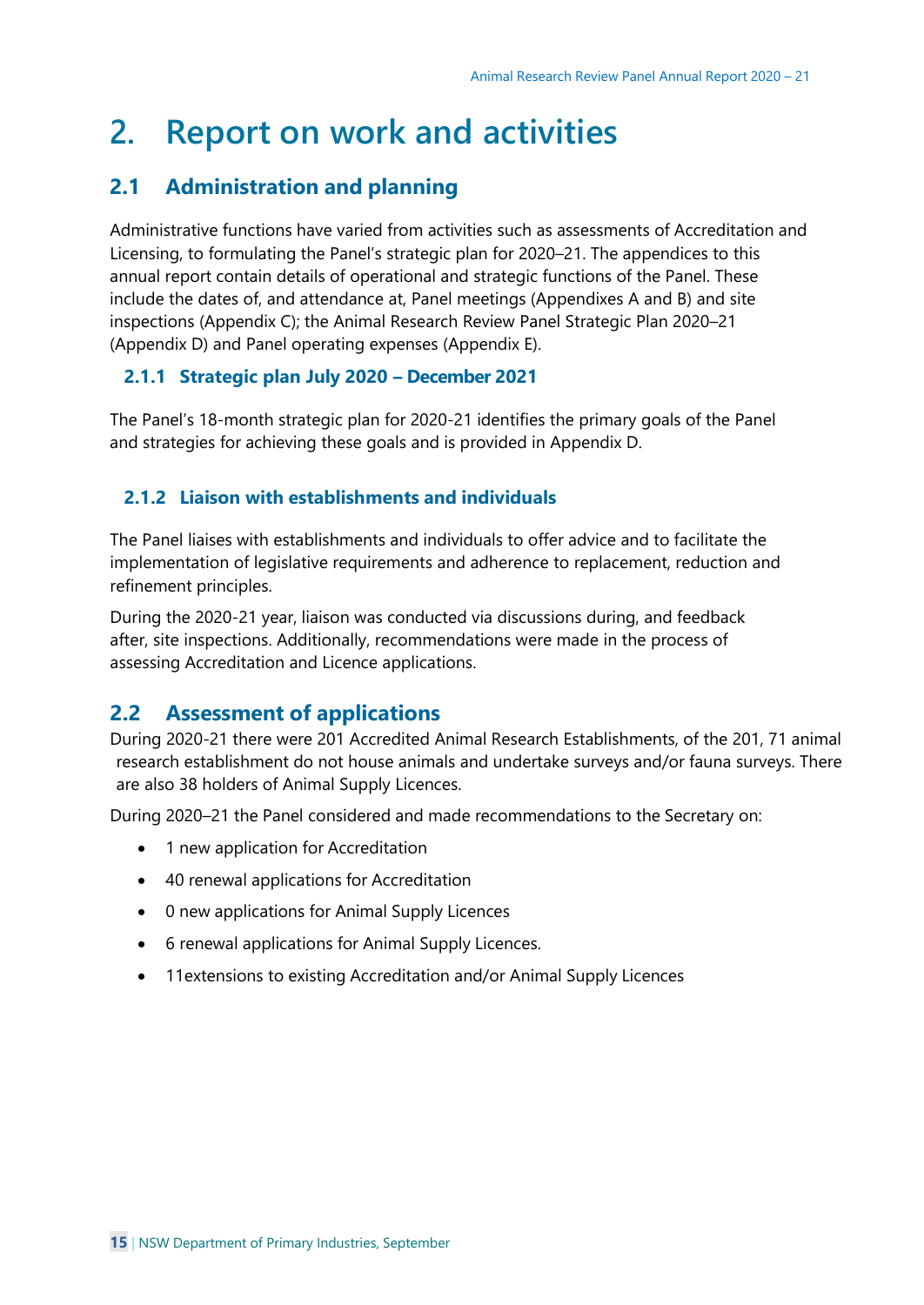## <span id="page-15-0"></span>**2.2.1 LD50 testing**

LD50 is a toxicity test used to determine the dose or concentration of a test substance—that is, the lethal dose—that is expected to kill 50% of the animals to which it is administered. For the purposes of the *Animal Research Act 1985* the definition of LD50 has been broadened.

Included are all tests in which a potentially lethal dose of a substance will be administered and is expected to kill a proportion of the individuals in any group of animals to which it is given. In NSW such tests may be undertaken only under the approval of a properly constituted Animal Ethics Committee, with the concurrence of the Minister.

Applications for permission to conduct LD50 tests are evaluated by a Panel subcommittee. Members of the subcommittee in 2020–21 were Dr Russell, Dr O'Brien, Mr Meyers and Professor Phillips. The subcommittee makes recommendations to the Panel, which in turn advises the Minister.

In 2020–21 the subcommittee considered one application (five tests) from an Accredited Animal Research Establishment.

The testing is used in quality control during the manufacturing of vaccines and in the development of new vaccine formulations. Most of the tests are related to the manufacture of clostridial vaccines, used to protect livestock and companion animals against tetanus, enterotoxaemia, black leg and black disease that are rapidly fatal if contracted by unvaccinated animals.

The Panel recommended the Minister grant concurrence between 30 April 2021 to 30 April 2022 in accordance with the following conditions:

- 1) Data is provided in graphical form by 31 January 2022 with figures comparing 2019, 2020 and 2021 calendar years on the following:
	- a) The number of animals used for each quality control test in relation to a relevant measure to be determined by the establishment. The measure should provide information on the trends in numbers of animals used over time.
	- b) The number of animals used for development and research over time, with an explanation of the purpose – for example replacement of a test, refinement of a procedure.
	- c) The total number of animals produced in relation to numbers of animals actually used in tests.
	- d) The number of animals that die in tests and the number euthanised as an early end-point in tests.
- 2) Any application for Ministerial concurrence to conduct LD50 tests between April 2021 and April 2022 must be presented by the establishment to the NSW Department of Primary Industries by 31 January 2021.
- 3) The establishment must continue, in consultation with the AEC, to identify and implement refinements to lessen the impact of existing approved tests on animals and methods of reducing the numbers of animals used in existing approved tests or replacing animal tests with alternatives and reports upon these to the NSW Department of Primary Industries by 31 January 2022.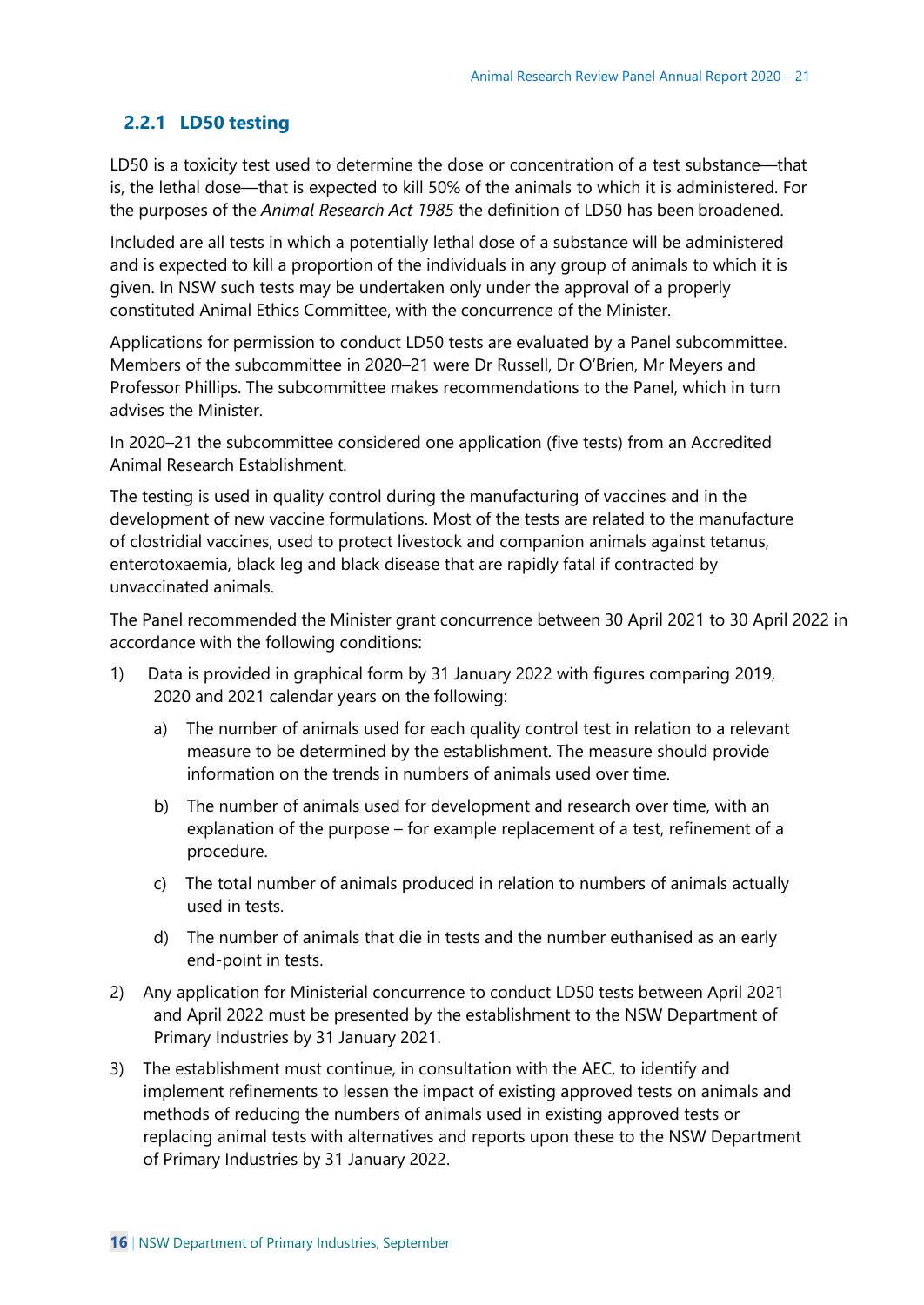# <span id="page-16-0"></span>**2.3 Assessment of changes to AEC membership**

All establishments are required to advise the Department of changes to AEC membership. The Panel assesses and makes recommendations to the Department on the suitability of the qualifications of the new members for the categories of membership to which they are nominated.

The qualifications of AEC members are assessed in accordance with the requirements set out in the Australian Code for the Care and Use of Animals for Scientific Purposes and Panel Policy 9: *[Criteria for Assessment](https://www.animalethics.org.au/policies-and-guidelines/operation/criteria-for-assessment) of Animal Ethics Committee Membership.*

In the 2020–21 year the Panel assessed and made recommendations to the Department on the appointment of 72 members of Animal Ethics Committees.

# <span id="page-16-1"></span>**2.4 Assessment of Animal Research Establishment AEC Annual Reports**

The Animal Research Review Panel provides advice to the NSW Government on the use of animals in research and teaching in this State. As part of their annual Form L returns, each year all Accredited Animal Research Establishments and holders of Animal Research Authorities must submit a copy of their AEC Annual Report to the Department of Primary Industries.

AEC annual reports are written to inform the heads of the establishment of the activities of the AEC and to identify problems that need to be addressed. The reports also provide a means for self-assessment of the establishment's compliance with the animal research legislation and help identify measures needed to ensure ongoing compliance. This self-assessment is a central component of an establishments' responsibilities under NSW animal research legislation. Additionally, the preparation of a report also provides an opportunity for the AEC to reflect on its activities and self-assess its operations.

Each year, the Panel provides feedback on the annual reports to establishments and their AECs. For the 2020 reporting year, Panel members reviewed 62 AEC Annual Reports.

## <span id="page-16-2"></span>**2.5 Subcommittees**

The Panel appoints subcommittees to deal with particular issues. They explore issues in depth and have discussions with relevant members of the scientific and broader communities. Subcommittees provide reports and recommendations to the full Panel for consideration. Activities of subcommittees in the 2020–21 year included:

- Evaluation of applications for LD50 testing (Dr Russell, Dr O'Brien, Mr Meyers and ProfessorPhillips)
- Rehoming animals (Ms Wallace and Dr Riley)
- Animal Ethics Committee training (Dr Riley, Professor Phillips, A/ProfessorRooney and Ms Wallace)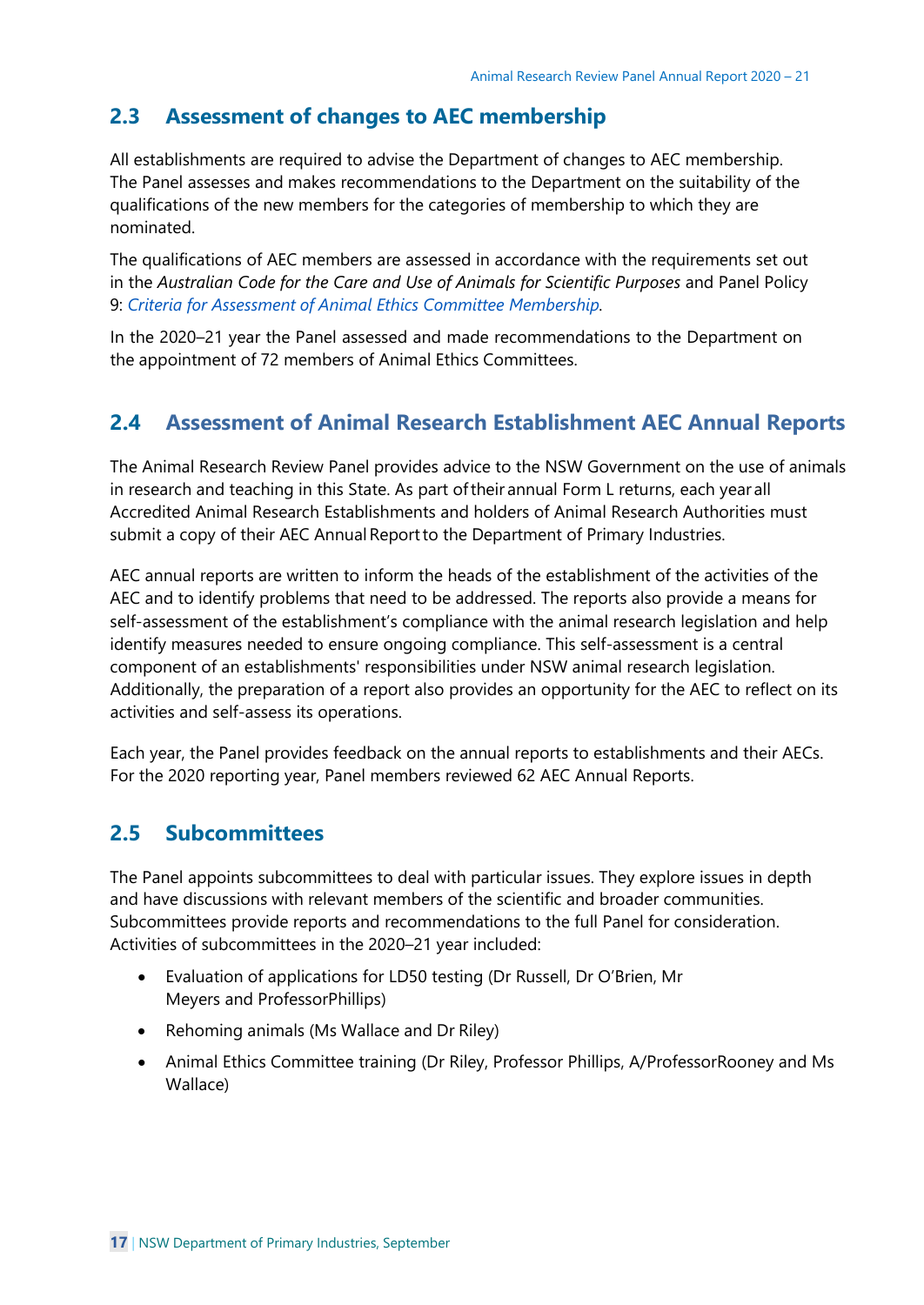# <span id="page-17-0"></span>**2.6 Statistics on animal use**

The Animal Research Regulation 2010 requires accredited research establishments (other than schools) and animal research authority holders to record and submit information on the number of animals used in research each year.

The requirements for reporting on animal use provide data on the numbers of animals used in all research projects in NSW, reported against the purpose of the research and the types of procedures in which they were involved. The aim of collecting these statistics is to give some indication of the level of 'invasiveness' of the procedures on the animals and to provide data on the use of animals in research. Aspects of the system include the recording of:

- an animal in all projects in which the animal is used.
- animals for each year in which they are held in long-term projects.
- the types of procedures used (giving an indication of the impact of procedures) combined with the recording of the purpose of the research.

The categories used are based on those used on a national basis. Figures are collected on a calendar year rather than by financial year. The information is collated and published in annual Animal Use [Statistics reports](https://www.animalethics.org.au/animal-use-statistics) on the Animal Ethics Infolink website.

An additional category on the fate of animals was added for the 2019 reporting year onwards. Completion of this category is mandatory for reporting on the use of domestic cats anddogs and voluntary for other species.

In addition to information on numbers of animals used, information is collected on initiatives in the areas of reduction, replacement and refinement of animal use. A summary of this information is included in the annual Animal Use Statistics reports on the Animal Ethics Infolink website.

As an additional means of monitoring Accredited Animal Research Establishments, the annual reports of AECs are required to be submitted with the submission of annual statistics. The *Australian Code for the Care and Use of Animals for Scientific Purposes* requires that each AEC must submit a written report on its activities at least annually to the governing body of the institution for which it acts.

## **2.6.1 Lethality testing**

<span id="page-17-1"></span>Accredited research establishments must keep figures on lethality testing and submit these to the Panel. Lethality testing is defined as *'any animal research procedure in which any material or substance is administered to animals for the purpose of determining whether any animals will die or how many animals will die'*. Lethality tests include, but are not limited to, LD50 tests (see item 2.2.1). Figures on lethality testing are included in the annual Animal Use Statistics reports on the Animal Ethics Infolink website.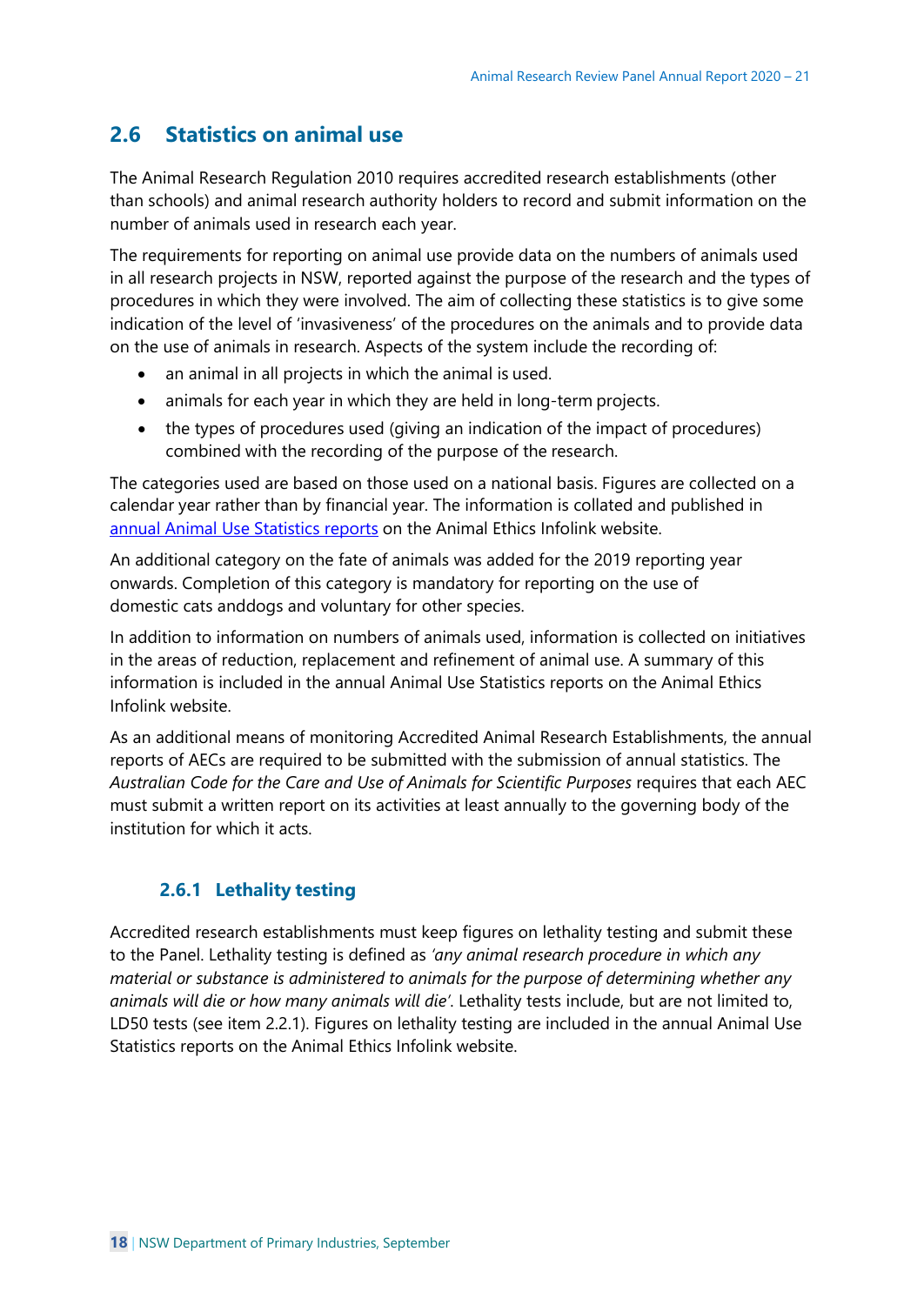## <span id="page-18-0"></span>**2.7 Support for Animal Ethics Committees**

The Panel and the Department continue to use various means to support AECs in performing their duties. These means include the conducting of site inspections; the writing of policies, guidelines and fact sheets where a need is identified; the maintenance of a website dedicated to animal research issues(Animal Ethics [Infolink\)](http://www.animalethics.org.au/) and the supply of advice over the telephone or by correspondence.

The Panel is used as a reference source by the State's AECs, for example as a source of information on successful policies developed at other institutions.

A deliverable of the Strategic Plan June 2020 – December 2021 is to develop a guideline for AECs on improved decision making with respect to research/teaching applications. The guideline is under development.

## **2.7.1 Register of candidates for AEC membership**

<span id="page-18-1"></span>Finding interested and suitable members has been a problem experienced by several AECs. Categories C (Animal Welfare) and D (Independent) have presented the most difficulty. To help AECs find potential members, the Department maintains a list of names, contact details and the categories that individuals believe they can represent. This list is available to all NSW AECs.

## <span id="page-18-2"></span>**2.8 Website: Animal Ethics Infolink**

Development and maintenance of a website by the Panel and Department - 'Animal Ethics Infolink'- is aimed at assisting researchers, teachers and members of Animal Ethics Committees to access information about the operation of the animal research legislation in NSW. In addition to specific information about the legislation, including Panel policies and guidelines, this site provides general information about legislation in other states and countries and links to many sites from which useful information promoting the humane care and use of animals for scientific purposes can be sourced. The website also gives the broader community access to information about animal use for research and teaching in NSW.

The Animal Ethics Infolink site is accessible at [www.animalethics.org.au .](http://www.animalethics.org.au/)

## <span id="page-18-3"></span>**2.9 Site inspections**

In the 2020-21 financial year, 9 site inspections were conducted by an inspector appointed under the Act. Panel members accompanied the inspector during site inspections (Appendix C). Reports from all 9 inspections were presented to the full Panel for review and any additional feedback.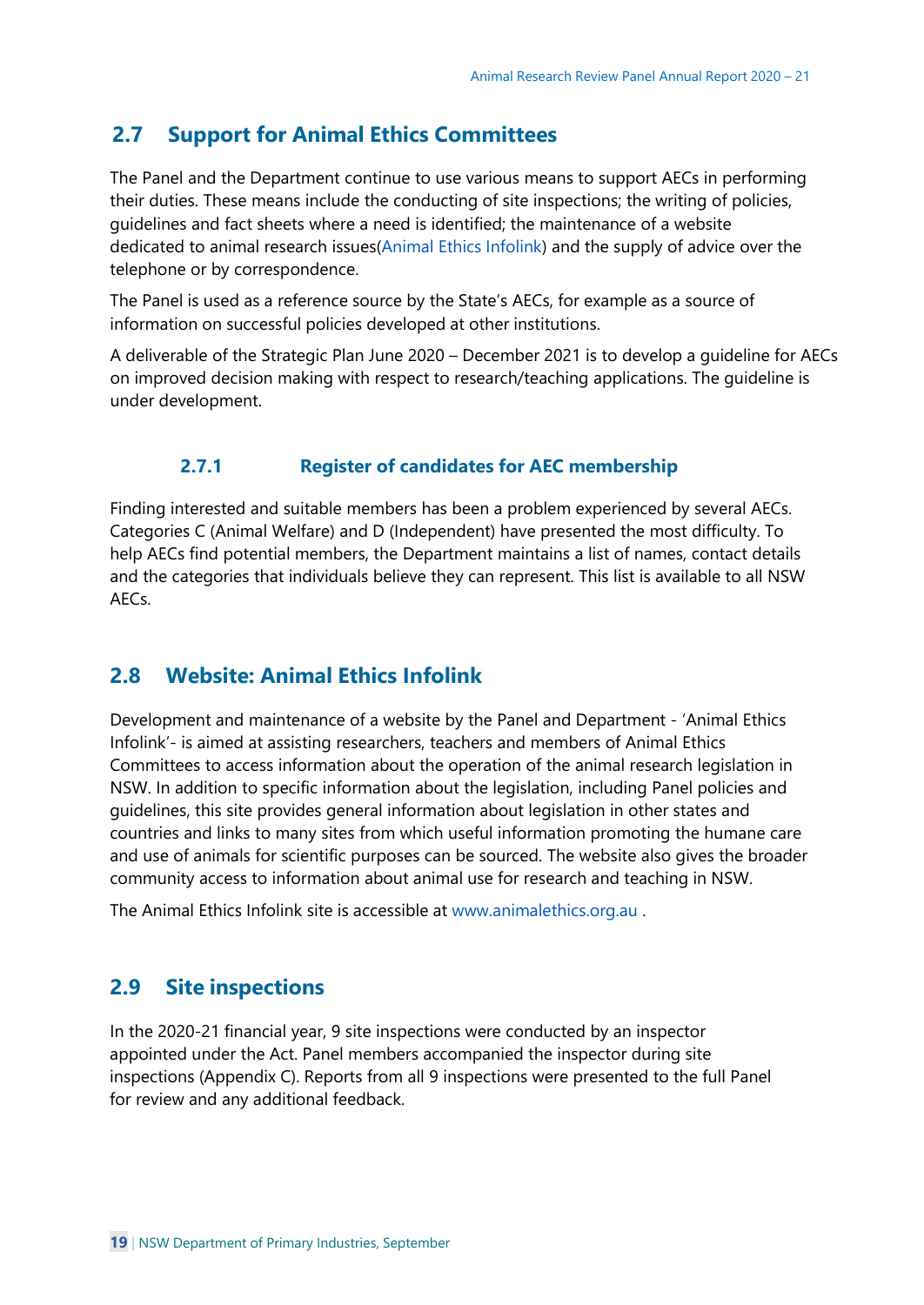# <span id="page-19-0"></span>**2.10 Policies and Guidelines**

The Panel and Department produce policies and guidelines to aid researchers, AECs, research establishments, animal suppliers and members of the broader community to understand and comply with the requirements of the animal research legislation. These documents can be found by following the links from the Panel's website, [Animal Ethics Infolink \(](http://www.animalethics.org.au/)see Appendix G for a list of guidelines and policies).

Policies and guidelines are developed or revised to fill needs identified by the Panel.

In 2020-21 two new documents were published:

- Fact Sheet 1 [Environmental enrichment for Pigs](https://www.animalethics.org.au/__data/assets/pdf_file/0003/1269516/arrp-factsheet-1-environmental-enrichment-for-pigs.pdf) (October 2020)
- G27. [Research Animal Rehoming Guidelines for establishments and individuals](https://www.animalethics.org.au/__data/assets/pdf_file/0005/1275251/Research-Animal-Rehoming-Guidelines.pdf)  [involved in the care and use of animals for research and teaching in NSW](https://www.animalethics.org.au/__data/assets/pdf_file/0005/1275251/Research-Animal-Rehoming-Guidelines.pdf) (December 2020)

In 2020-21 three guidelines were revised:

- G4. [Use of Animals undergoing surgical procedures for educational purposes](https://www.animalethics.org.au/__data/assets/pdf_file/0009/1253574/arrp-guideline-4-use-of-animals-undergoing-surgical-procedures-for-educational-purposes.pdf) (revised August 2020)
- G16. Animal Ethics Committee supervision of obtaining, breeding, keeping and supplying [animals for use in research](https://www.animalethics.org.au/__data/assets/pdf_file/0003/1320267/Draft-ARRP-Gl16-AEC-supervision-of-obtaining,-breeding-keeping-and-supplying-animals.pdf) (revised June 2021)
- G16A. [Supply of dogs and cats for use in research](https://www.animalethics.org.au/__data/assets/pdf_file/0005/1253570/arrp-guideline-16a-supply-of-dogs-and-cats-for-use-in-research.pdf) (revised August 2020)

# <span id="page-19-1"></span>**2.11 Initiatives in replacement, reduction and refinement**

Information collected from the 'Annual Return on Animal Use' submitted by each research establishment includes information on techniques developed or used by the establishment to replace, reduce and refine animal use in research and teaching. The adoption of such techniques is actively encouraged by the Panel. Lists of the initiatives are published in the annual Animal Use Statistics [Reports o](https://www.animalethics.org.au/animal-use-statistics)n Animal Ethics Infolink website.

## <span id="page-19-2"></span>**2.12 Complaints**

A statutory process for making complaints about animal research is set out in sections 22, 28 and 42 of the Act. Complaints must be made in writing to the Secretary, who refers the complaint to the Panel for investigation. The Panel is bound by the Act to investigate complaints made in this manner, and to furnish the Secretary with a report. The Secretary then makes a determination as per section 24, 28B or 44 of the Act. Both the complainant and the individual or establishment being investigated have a right to apply to the NSW Civil and Administrative Tribunal (NCAT) for administrative review of the determination.

In the 2020-21 reporting period, no statutory complaints were made under the Act.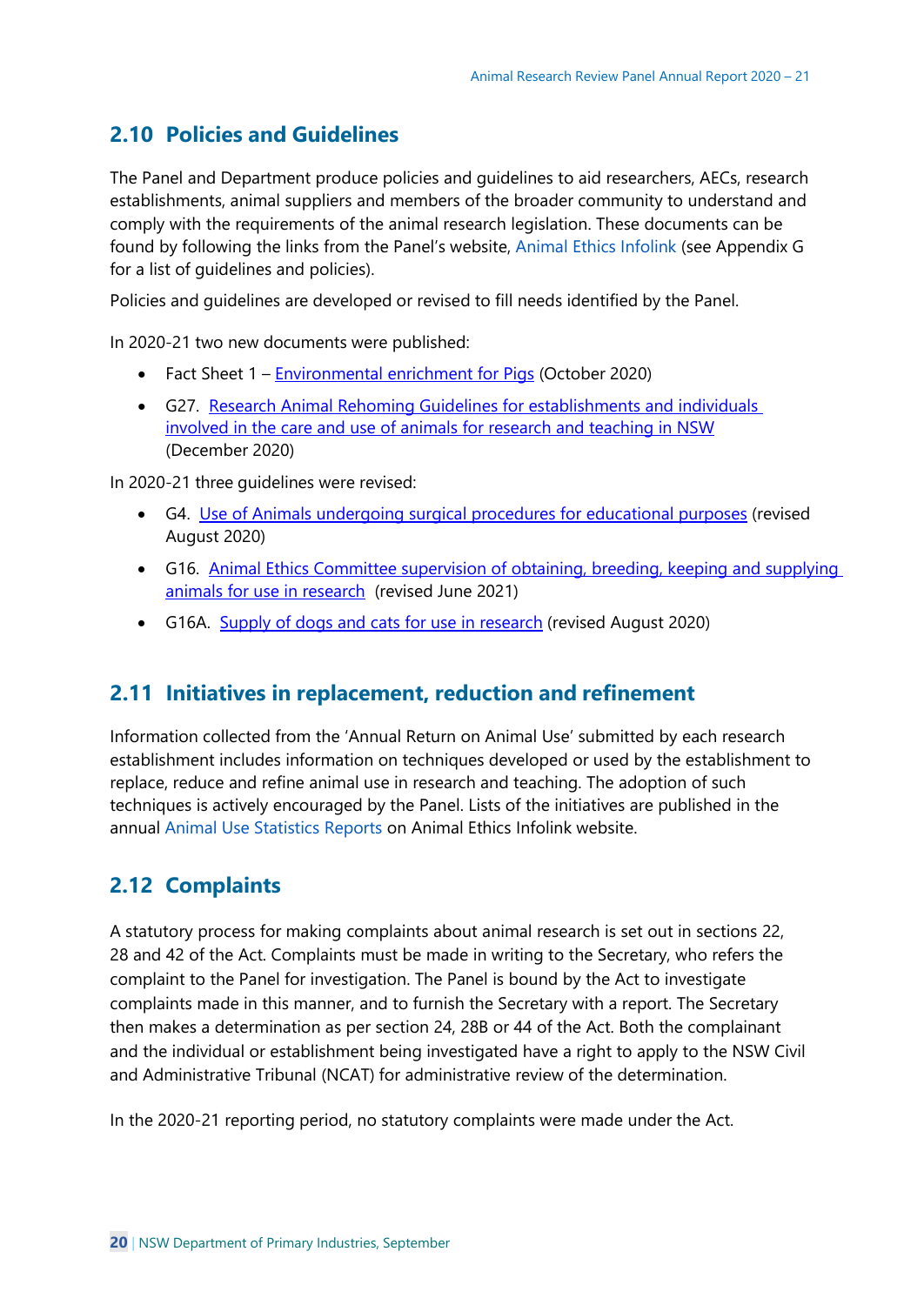# <span id="page-20-0"></span>**APPENDICES**

# <span id="page-20-1"></span>**Appendix A: Dates of Animal Research Review Panel meetings**

| <b>Meeting number</b> | Date of meeting   |
|-----------------------|-------------------|
| 239                   | 16 July 2020      |
| 240                   | 24 September 2020 |
| 241                   | 3 December 2020   |
| 242                   | 25 February 2021  |
| 243                   | 6 May 2021        |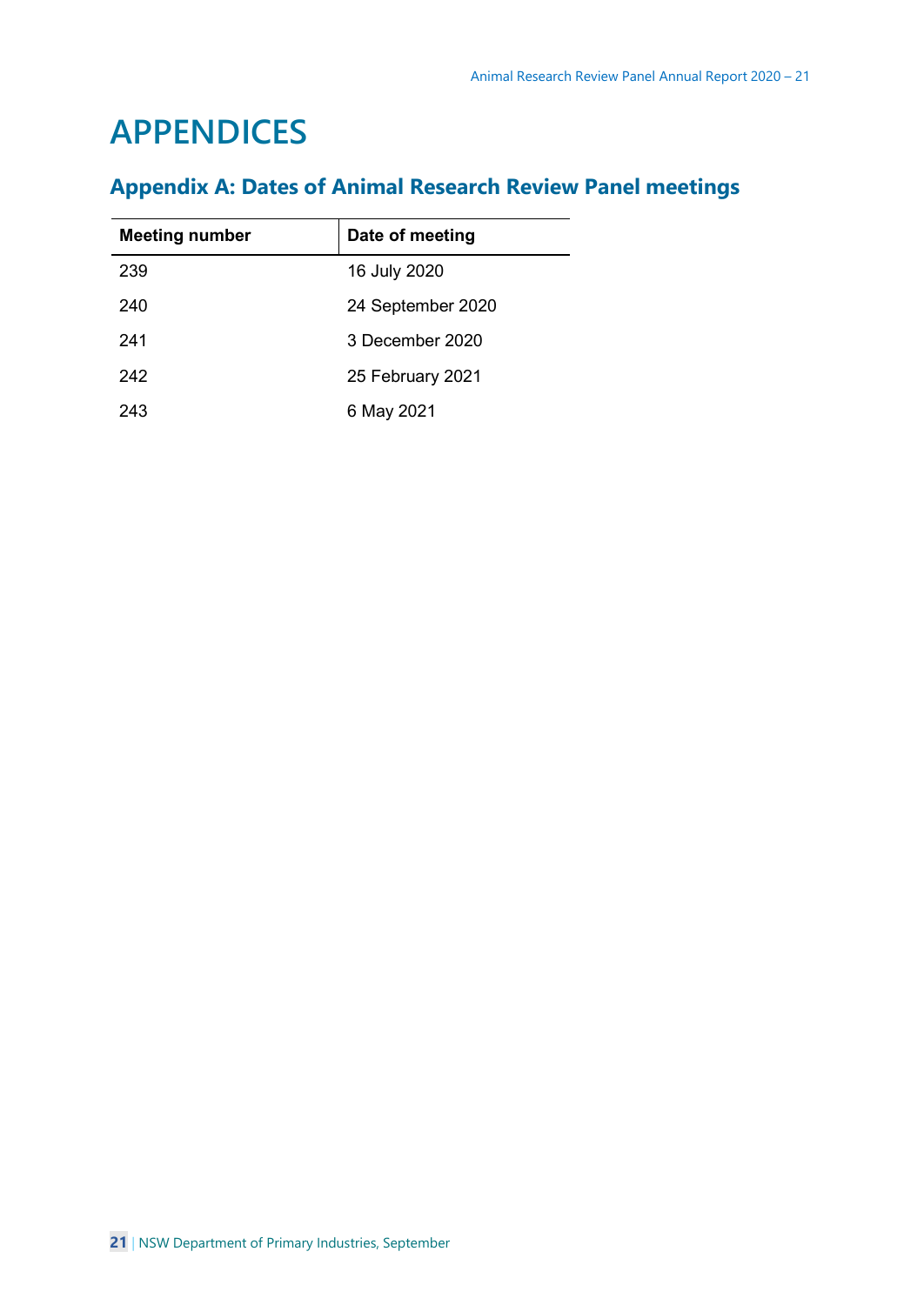|                                                              | <b>MEETING NUMBER</b> |                |          |         |          |
|--------------------------------------------------------------|-----------------------|----------------|----------|---------|----------|
| <b>MEMBER</b>                                                | 239                   | 240            | 241      | 242     | 243      |
| <b>Professor Jacqueline Phillips</b><br>(Chair)              | $\star$               | $\star$        | $\star$  | $\star$ | $\star$  |
| <b>Professor Annemarie</b><br><b>Hennessy (Deputy Chair)</b> | $\star$               | $\star$        | $\star$  | $\star$ | $^\star$ |
| <b>Professor Robert Mulley</b>                               | $\star$               | $\star$        | $\star$  | $\star$ | A        |
| <b>Mr Anthony Croker</b>                                     | $\star$               | $\overline{A}$ | $\star$  | $\star$ | $\star$  |
| <b>Mr Scott Meyers</b>                                       | $\star$               | A              | $\star$  | A       | $^\star$ |
| <b>Dr Sophie Riley</b>                                       | $\star$               | $\star$        | $\star$  | $\star$ | $\star$  |
| <b>Ms Paula Wallace</b>                                      | $^\star$              | $\star$        | $\star$  | $\star$ | $^\star$ |
| <b>A/Professor Keiron Rooney</b>                             | A                     | $\star$        | A        | $\star$ | $\star$  |
| <b>Ms Sally Bannerman</b>                                    | $\star$               | $\star$        | A        | $\star$ | A        |
| <b>Dr Damian O'Brien</b>                                     | $\star$               | $\star$        | $\star$  | $\star$ | $^\star$ |
| <b>Dr Benjamin Russell</b>                                   | $\star$               | $\star$        | $\star$  | $\star$ | A        |
| <b>Dr Alice Marshall</b>                                     | $^\star$              | $\star$        | $^\star$ | $\star$ | $^\star$ |

# <span id="page-21-0"></span>**Appendix B: Attendance of members at Panel meetings**

 $*$  = Present

 $A = Absent$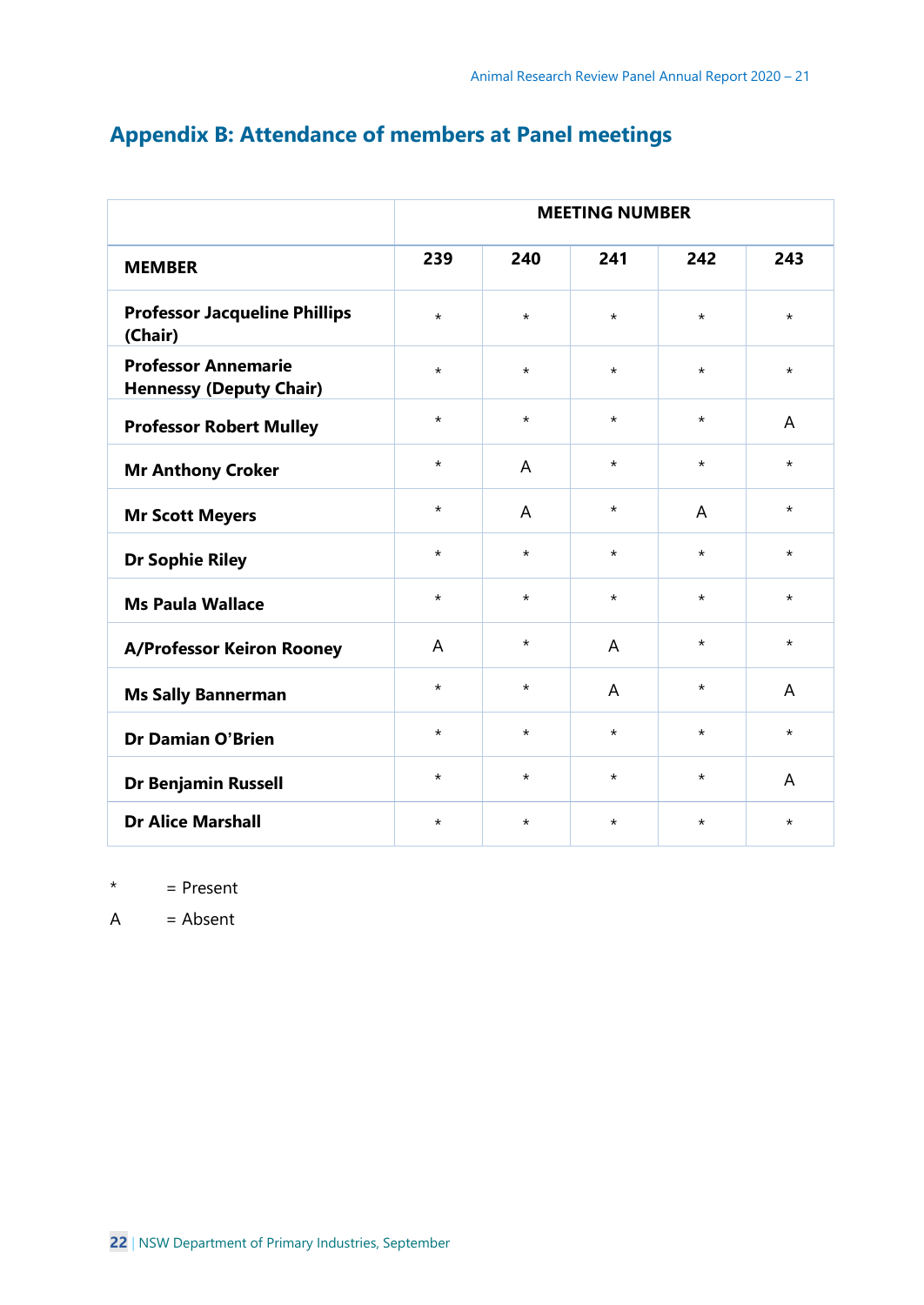| <b>Inspection number</b> | <b>Inspection date/s</b> | Category of Panel member/s in<br>attendance (section 6(2) of the Act)                                           |
|--------------------------|--------------------------|-----------------------------------------------------------------------------------------------------------------|
| 1                        | 7 July 2020              |                                                                                                                 |
| 2                        | 28 August 2020           | s6(2)(d) - Animal Societies' Federation                                                                         |
| 3                        | 17 & 25 September 2020   | 6(2)(a) - NSW Vice-Chancellors'<br>Committee; $s6(2)(d)$ - Animal Societies'<br>Federation                      |
| 4                        | 15 October 2020          | $s6(2)(c)$ - RSPCA NSW; $s6(2)(f)$ -<br>Minster for Education and Training                                      |
| 5                        | 13 November 2020         |                                                                                                                 |
| 6                        | 2 February 2021          | s6(2)(b) - Medicines Australia; s6(c) -<br>RSPCA NSW; s6(2)(g) - Minister for<br><b>Primary Industries</b>      |
| 7                        | 7 May 2021               |                                                                                                                 |
| 8                        | 13 May 2021              | s6(2)(a) - NSW Vice-Chancellors'<br>Committee; s6(2)(c) – RSPCA NSW;<br>s6(2)(d) - Animal Societies' Federation |
| 9                        | 3 June 2021              | s6(2)(a) - NSW Vice-Chancellors'<br>Committee; s6(2)(d) - Animal Societies'<br>Federation                       |

# <span id="page-22-0"></span>**Appendix C: Dates of Inspections attended by Panel members July 2020 – June 2021**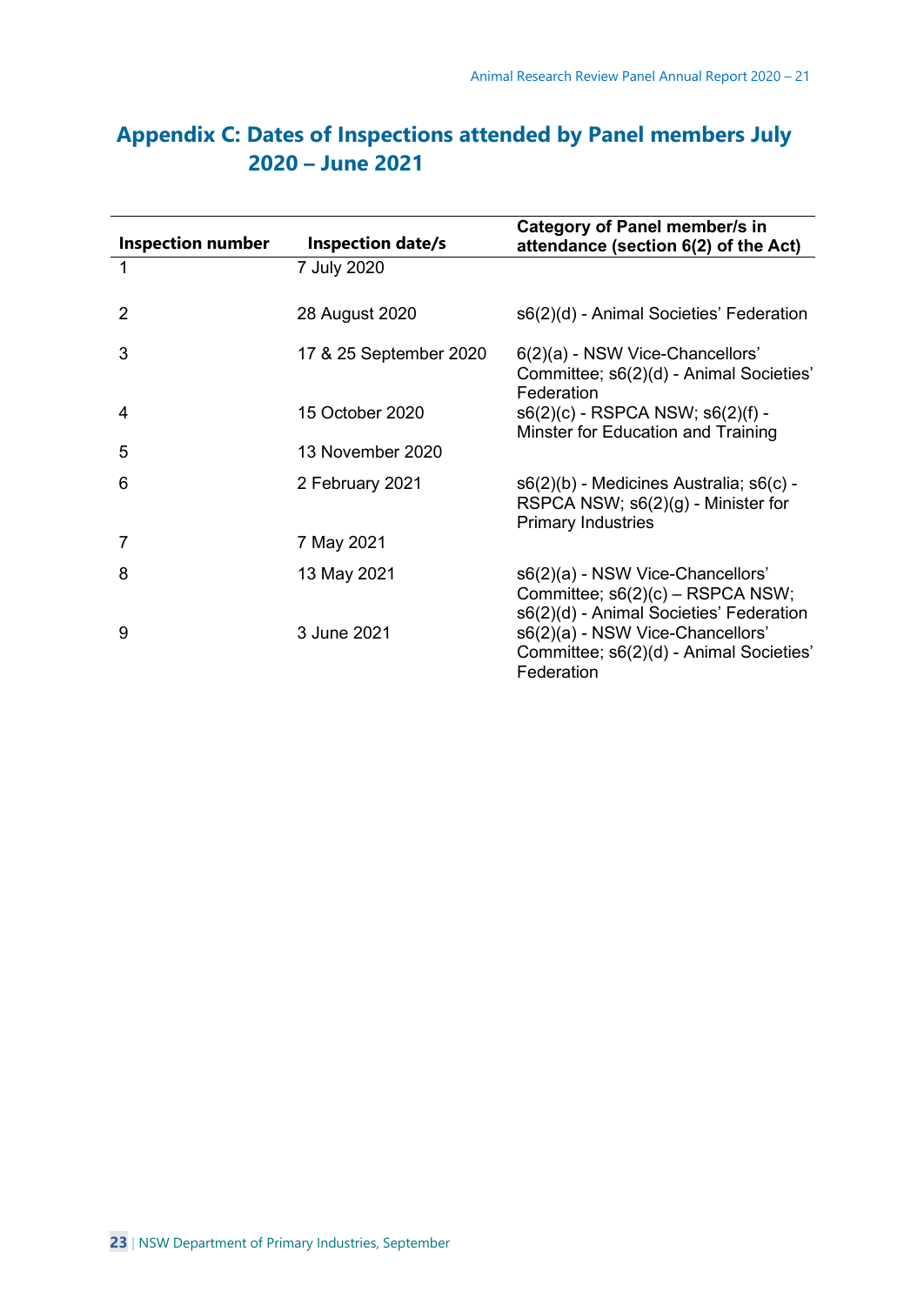# **Appendix D: Animal Research Review Panel Strategic Plan July 2020 – December 2021**

**Objective: Protect and promote the welfare of animals used in research and teaching** *(What are we seeking to achieve?)*

## **Performance measurement:**

*(How are we going to measure success?)*

| <b>Success</b>                                                                                                                                                                                   | <b>KPI/Evaluation</b>                                                                                                             | <b>Basis for</b><br><b>Comparison</b> | <b>Status at 30</b><br><b>June 2021</b> |
|--------------------------------------------------------------------------------------------------------------------------------------------------------------------------------------------------|-----------------------------------------------------------------------------------------------------------------------------------|---------------------------------------|-----------------------------------------|
| High proportion of research<br>establishments compliant<br>with the Animal Research<br>Act, Regulation and the<br>Australian Code for the care<br>and use of animals for<br>scientific purposes. | Percentage and number of<br>inspections that show<br>acceptable compliance with<br>regulatory requirements.                       | Performance<br>over time.             | In progress                             |
| High proportion of<br>establishments are well<br>informed and have access to<br>information to enable them<br>to improve animal welfare in<br>research.                                          | Percentage and number of<br>establishments that report<br>access to information and<br>improved knowledge on<br>follow up survey. | Performance<br>over time.             | In progress                             |

## **Strategies:**

*(How are we going to get there?)*

| <b>Strategy/Deliverable</b>  | <b>Who</b>     | When      | <b>Output/ Level of</b><br>activity | <b>Status at 30</b><br><b>June 2021</b> |
|------------------------------|----------------|-----------|-------------------------------------|-----------------------------------------|
| <b>Education / Training</b>  |                |           |                                     |                                         |
| Develop guideline for        | Panel / Animal | June 2021 | Guideline                           | In progress                             |
| AECs on improved             | Welfare        |           | published                           |                                         |
| decision making with         |                |           |                                     |                                         |
| respect to                   |                |           |                                     |                                         |
| research/teaching            |                |           |                                     |                                         |
| applications                 |                |           |                                     |                                         |
| <b>Survey Establishments</b> | Panel / Animal | December  | Survey completed                    | Completed                               |
| and AECs for                 | Welfare        | 2020      | and analysed                        |                                         |
| education/training           |                |           |                                     |                                         |
| needs and delivery           |                |           |                                     |                                         |
| methods (needs               |                |           |                                     |                                         |
| analysis)                    |                |           |                                     |                                         |
| Identify platforms and       | Panel / Animal | March     | Implementation                      | Pending                                 |
| topics and develop           | Welfare /      | 2021      | plan developed                      |                                         |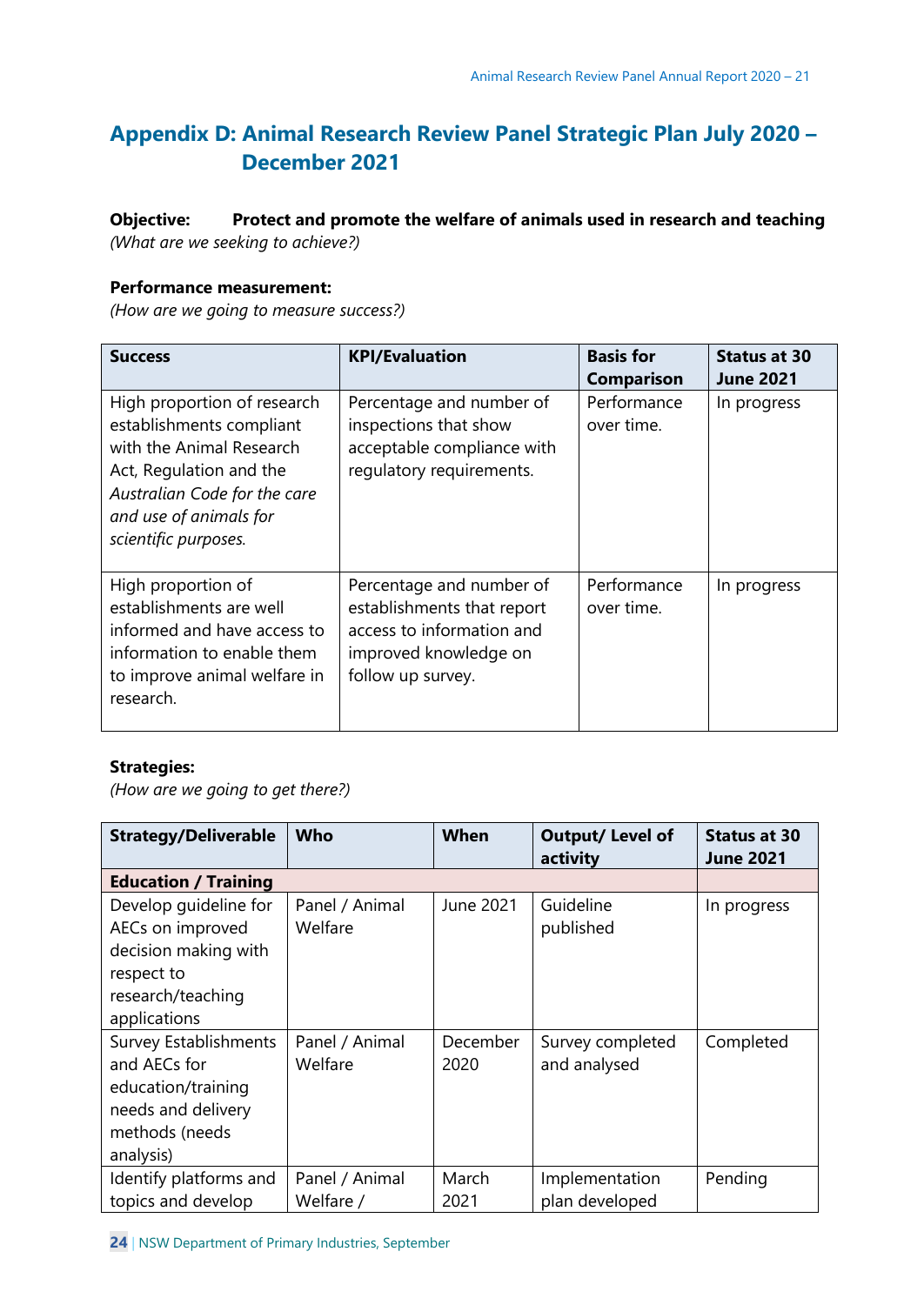| implementation plan<br>for Establishment and<br><b>AEC</b><br>education/training                                                          | Compliance                               |                           |                                                                              |             |
|-------------------------------------------------------------------------------------------------------------------------------------------|------------------------------------------|---------------------------|------------------------------------------------------------------------------|-------------|
| Publish and publicise<br>pig enrichment fact<br>sheet                                                                                     | Panel / Animal<br>Welfare                | August<br>2020            | Fact sheet<br>published and<br>publicised                                    | Completed   |
| Survey<br>implementation of pig<br>enrichment factsheet                                                                                   | Panel / Animal<br>Welfare                | October<br>2021           | Survey carried out<br>and assessed.                                          | Pending     |
| Develop supporting<br>material to<br>accompany rehoming<br>quideline                                                                      | Panel / Animal<br>Welfare                | December<br>2021          | Supporting fact<br>sheets developed                                          | In progress |
| <b>Industry liaison and communication</b>                                                                                                 |                                          |                           |                                                                              |             |
| Participate in<br>prioritised inspections<br>and provide feedback<br>to institutions arising<br>from site inspections<br>and AEC meetings | Panel /<br>Compliance                    | Ongoing                   | Participate and<br>provide feedback                                          | Ongoing     |
| Review and provide<br>feedback on<br>inspection reports                                                                                   | Panel /<br>Compliance                    | Ongoing                   | Review reports and<br>provide feedback                                       | Ongoing     |
| Provide technical<br>advice for timely<br>resolution of<br>complaints                                                                     | Panel /<br>Compliance                    | Ongoing                   | Provision of timely<br>technical advice                                      | Ongoing     |
| Review options for<br>Panel engagement<br>with industry                                                                                   | Panel/ Animal<br>Welfare /<br>Compliance | March<br>2021             | Completion of<br>review                                                      | In progress |
| <b>Legislation</b>                                                                                                                        |                                          |                           |                                                                              |             |
| Participate in NSW<br><b>Animal Welfare</b><br>Reform through<br>comment and advice                                                       | Panel                                    | Ongoing<br>as<br>required | Provision of timely<br>advice throughout<br>reform program, as<br>requested. | Ongoing     |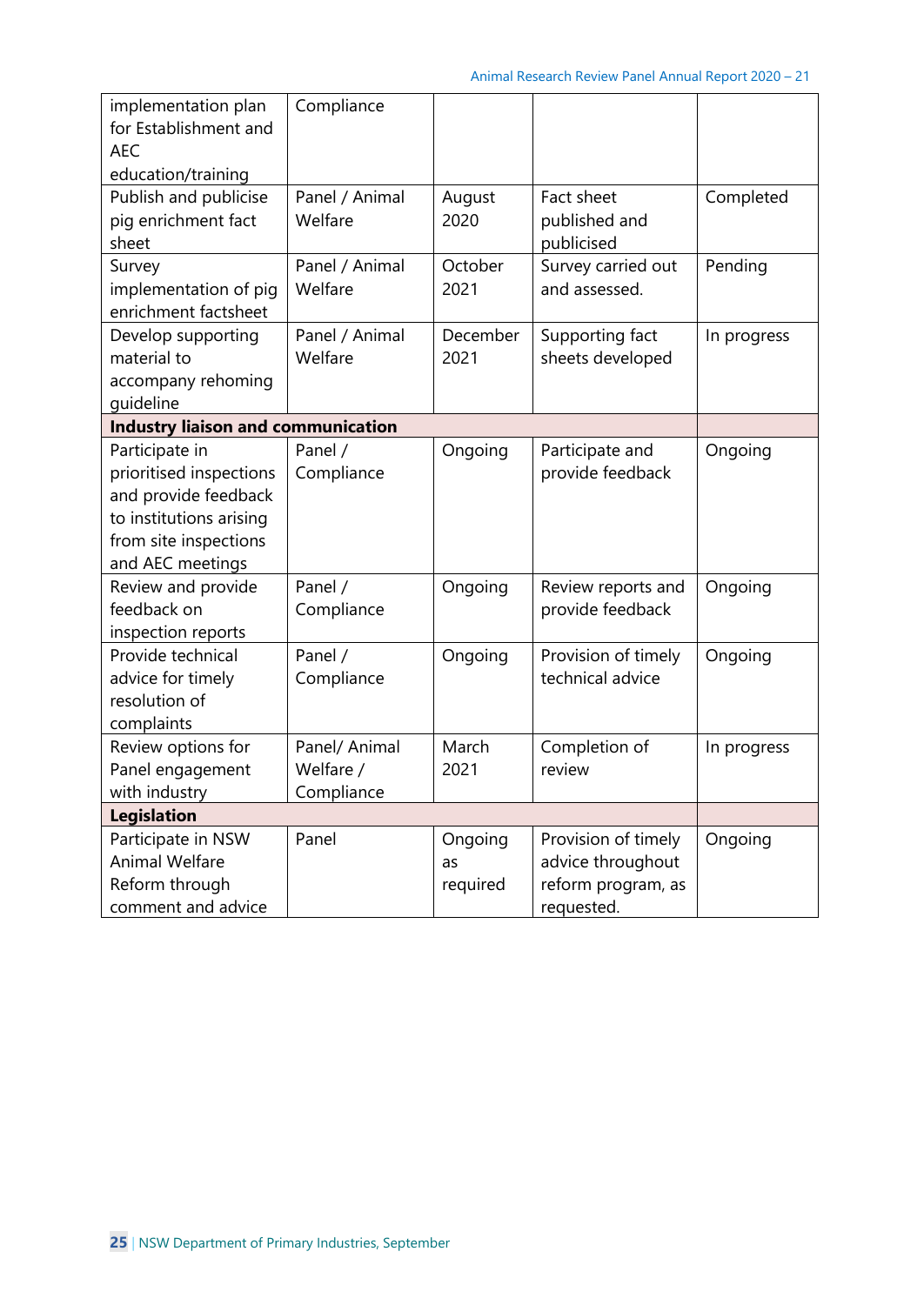## <span id="page-25-0"></span>**Appendix E: Animal Research Review Panel expenses**

**Note:** The following figures do not include the time and costs incurred by individual Panel members—and met at their own expense—for work such as planning for the AEC members meeting, and input into the development of guidelines. In addition, support provided to members by their employing establishments (for example: salaries paid by government departments for their employees' time spent on Panel business) is not included in the figures.

| Fees and retainers                       | 6,435   |
|------------------------------------------|---------|
| Travel and subsistence                   | 593     |
| Stores (including catering) and printing |         |
| Freight and postage                      |         |
| <b>TOTAL</b>                             | \$7,028 |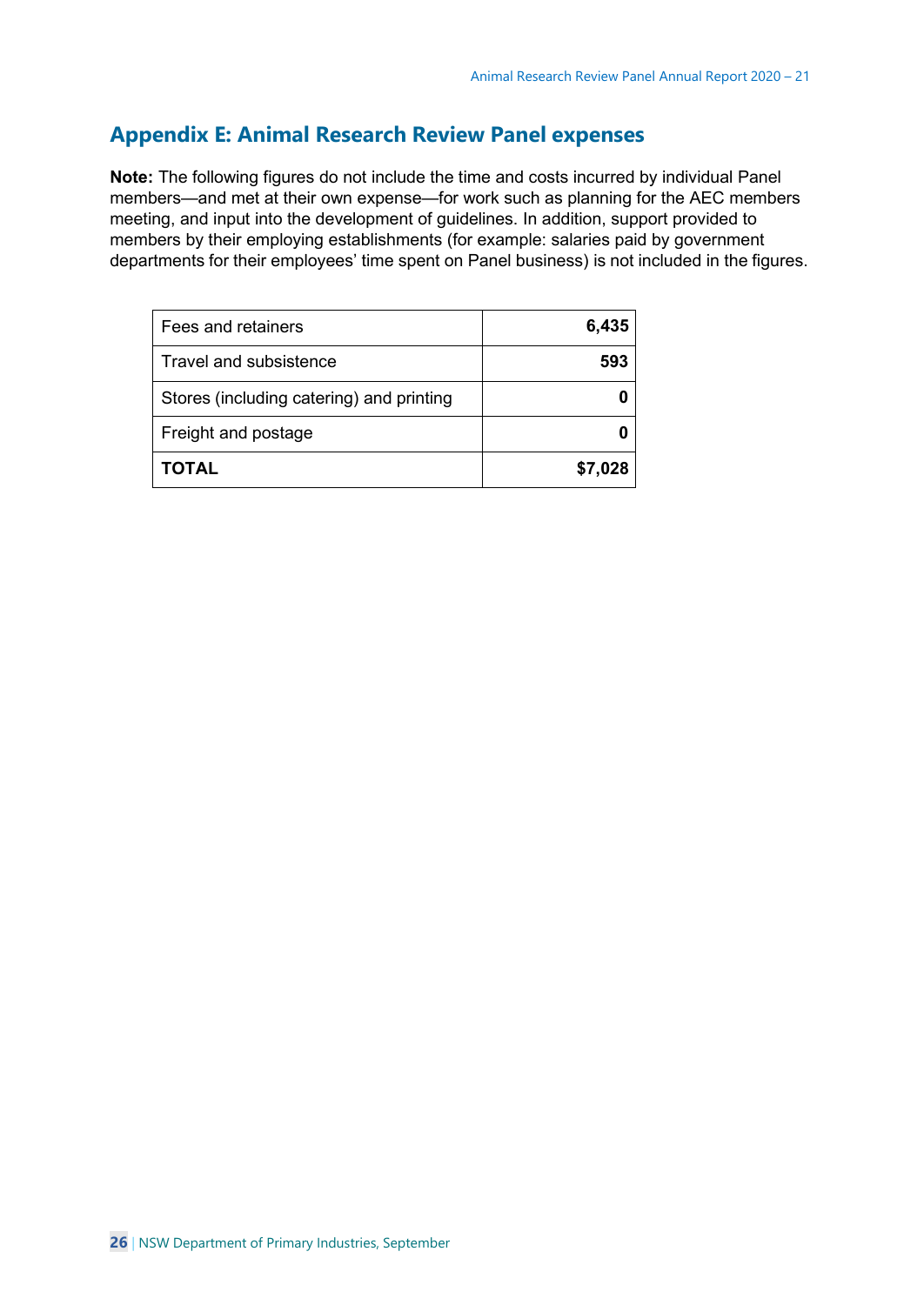## <span id="page-26-0"></span>**Appendix F: Animal Research Review Panel policies and guidelines**

(Available from [http://www.animalethics.org.au\)](http://www.animalethics.org.au/)

#### **Policies**

- 2. Payment of External Members of Animal Ethics Committees (revised 4/5/17)
- 3. Activities prohibited under the NSW Prevention of Cruelty to Animals Act 1979 (revised 1/12/17)
- 4. Non-Research Animals at Accredited Animal Research Establishments(revised 1/12/17)
- 5. Annual Reporting by Animal Ethics Committees to Accredited Animal Research Establishments (revised 31/1/20)
- 5A. Accredited Animal Research Establishment Support for Animal Ethics Committees (revised 8/5/14)
- 6. Differentiation between animal research and veterinary treatment (revised 8/5/14)
- 8. Establishment of Protocols for Grievance Procedures (revised 16/12/14)
- 9. Criteria for Assessment of Animal Ethics Committee Membership (revised 15/7/19)
- 10. Emergency Procedures
- 11. Formal Agreements between Accredited Research Establishments sharing AnimalEthics **Committees**
- 12. Frequency of Animal Ethics Committee Meetings (revised 31/1/20)
- 13. Inspections by Animal Ethics Committees
- 14. The use of restricted drugs and the conduct of restricted acts of veterinaryscience in animal research (revised 27/2/2014)
- 15. Orientation of New Members of Animal Ethics Committees
- 16. Conflict of Interest with Membership of Animal Ethics Committees (revised 31/3/20)

#### **Guidelines**

- G3. Collaborative Research between Accredited Animal Research Establishments (May 2018)
- G4. Use of Animals undergoing surgical procedures for educational purposes (revised Aug 2020)
- G5. Collection of Voucher Specimens (revised January 2020)
- G6. Use of Pitfall Traps (revised January 2020)
- G7. The use of non-indigenous vertebrate pest species in research (revised March 2020)
- G8. Teaching Artificial Insemination and Pregnancy Testing in Cattle
- G9. Radio Tracking and GPS Tracking (revised January 2020)
- G10. Wildlife Surveys (revised January 2020)
- G11. Guidelines for Tick Serum Producers
- G12. Animal Research Application Form (Model) (February 2000)
- G14. Guidelines for the Care and Housing of Dogs in Scientific Institutions (March 1999)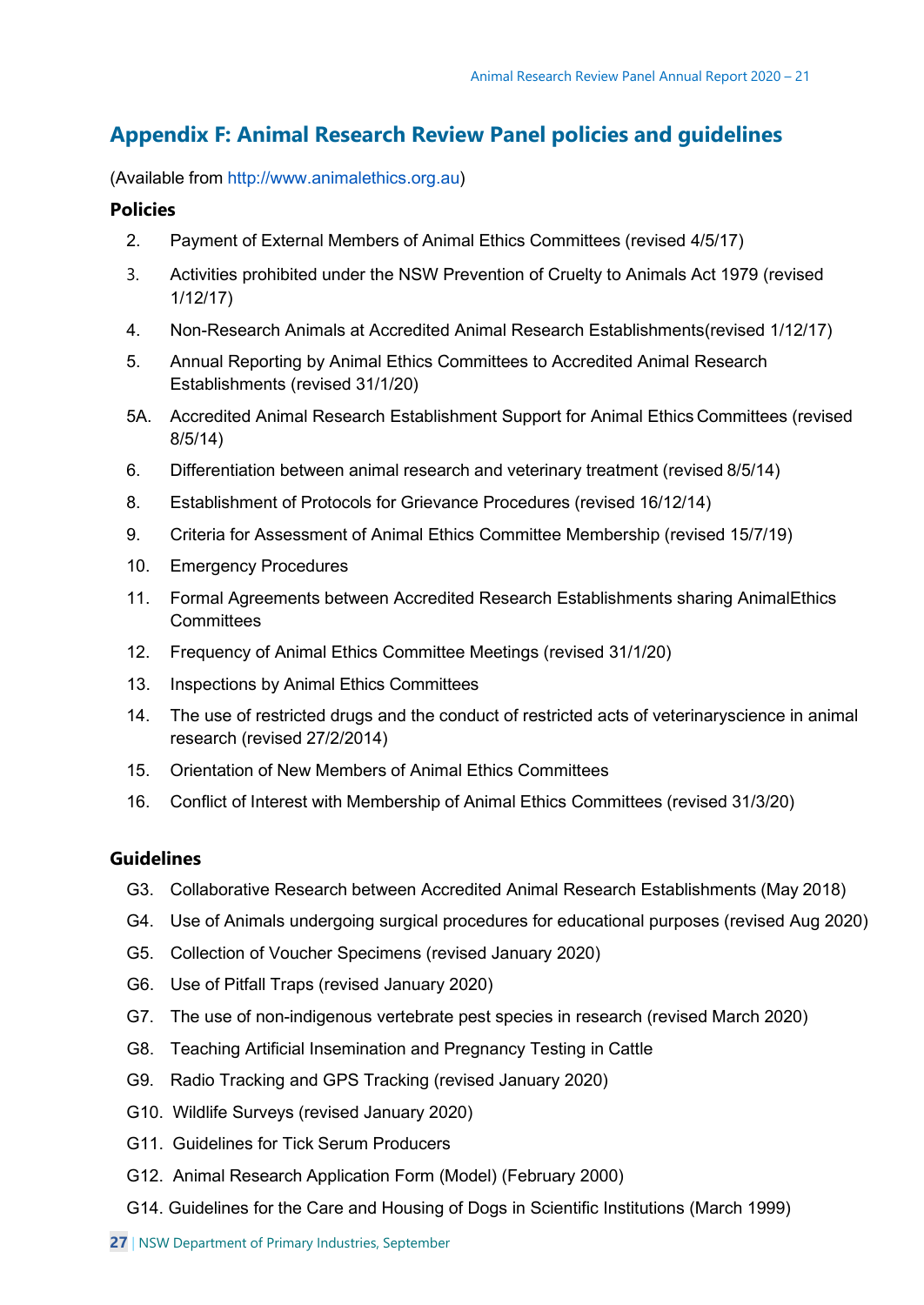- G15. Blood Collection
- G16. Supervision of Animal Supply by Animal Ethics Committees (revised June 2021)
- G16a. Supply of dogs and cats for use in research (revised August 2020)
- G17. Training Personnel
- G18. Guidelines for the Housing of Rabbits in Scientific Institutions (August 2003)
- G19. Teaching Cervical or Vaginal Artificial Insemination of Sheep (draft)
- G20. Guidelines for the Housing of Rats in Scientific Institutions (December 2007)
- G21. Guidelines for the Housing of Guinea Pigs in Scientific Institutions (May 2006)
- G22. Guidelines for the Housing of Mice in Scientific Institutions (April 2012)
- G23. Guidelines for the Housing of Sheep in Scientific Institutions (June 2010)
- G24. Consideration of high impact projects by Animal Ethics Committees (December 2015)
- G25. Common issues encountered during inspections of animal research establishments (May 2018)
- G26. Animal Ethics Committee reporting and amendment application templates (March2018)
- G27. Research Animal Rehoming Guidelines (December 2020)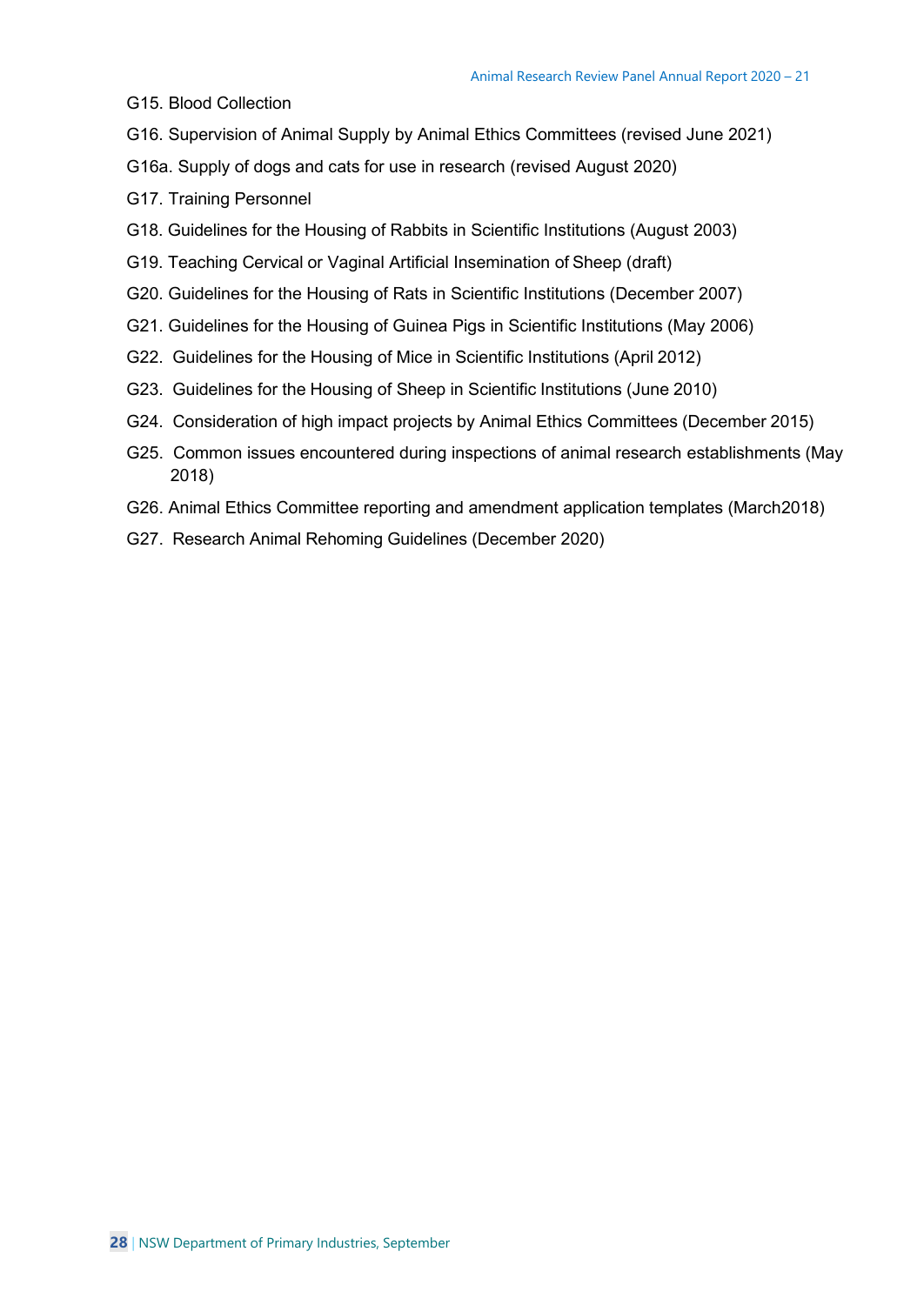# <span id="page-28-0"></span>**Appendix G: Standard conditions for Accreditation and Animal Supply Licence**

The following are standard conditions that were placed on establishments Accredited as Animal Research Establishments and Licenced as Animal Suppliers, if relevant to their activities. Additional conditions are added on a case-by-case basis.

## **Accreditation**

That any site inspection is satisfactory.

Details of changes to Animal Ethics Committee membership (including the qualifications of new members and the categories to which they are appointed) must be provided to the Animal Welfare Unit of the NSW Department of Primary Industries within 30 days of membership changes. The revised composition of the AEC must meet the approval of the Secretary, Department of Industry.

Rabbits should be housed in groups in pens. Rabbits may only be housed in cages with the express permission of the AEC based on compelling evidence for the need to use such housing. Lack of space or facilities for pens should not be considered sufficient justification for the use of cages. Where rabbits are held in cages, these cages should be enriched by methods such as pair housing in double cages. (*Australian Code for the Care and Use of Animals for Scientific Purposes Clauses 3.1.5, 3.1.6, 3.2.13*) (See ARRP Guideline 18: Guidelines for the Housing of Rabbits in Scientific Institutions: [https://www.animalethics.org.au/policies](https://www.animalethics.org.au/policies-and-guidelines/animal-care)and-guidelines/animal-care).

Unless otherwise approved by the Animal Ethics Committee, animals should be housed in accordance with the ARRP guidelines on animal housing for specific species found at: [http://www.animalethics.org.au/policies-and-guidelines/animal-care.](http://www.animalethics.org.au/policies-and-guidelines/animal-care)

Unless precluded by the requirements of specific projects, chickens should be provided with housing that meets their behavioural needs including straw or other suitable bedding to cover the floors of cages, perches and dust bathing substrate.

Dogs should be housed in accordance with ARRP Guideline 14: Guidelines for the Care and Housing of Dogs in Scientific Institutions [\(http://www.animalethics.org.au/policies-and](http://www.animalethics.org.au/policies-and-guidelines/animal-care)guidelines/animal-care).

The Establishment must comply with NHMRC Principles and guidelines for the care and use of non-human primates for scientific purposes [\(https://www.nhmrc.gov.au/health](https://www.nhmrc.gov.au/health-ethics/animal-research-ethics/use-non-human-primates-scientific-purposes)[ethics/animal-research-ethics/use-non-human-primates-scientific-purposes\)](https://www.nhmrc.gov.au/health-ethics/animal-research-ethics/use-non-human-primates-scientific-purposes).

Unless otherwise approved by the Animal Ethics Committee based on compelling evidence for the requirements of projects, housing for cats must include:

• A minimum floor area (not including shelves) of 1.5 $m^2$ / per cat and a minimum height of 2.0m.

Shelves to enable cats to sit at varying heights must be provided.

In addition to these requirements, facilities for cats must at least meet the guidelines of the Council of Europe (2006) Appendix A.

[\(http://conventions.coe.int/Treaty/EN/Treaties/PDF/123-Arev.pdf](http://conventions.coe.int/Treaty/EN/Treaties/PDF/123-Arev.pdf) ).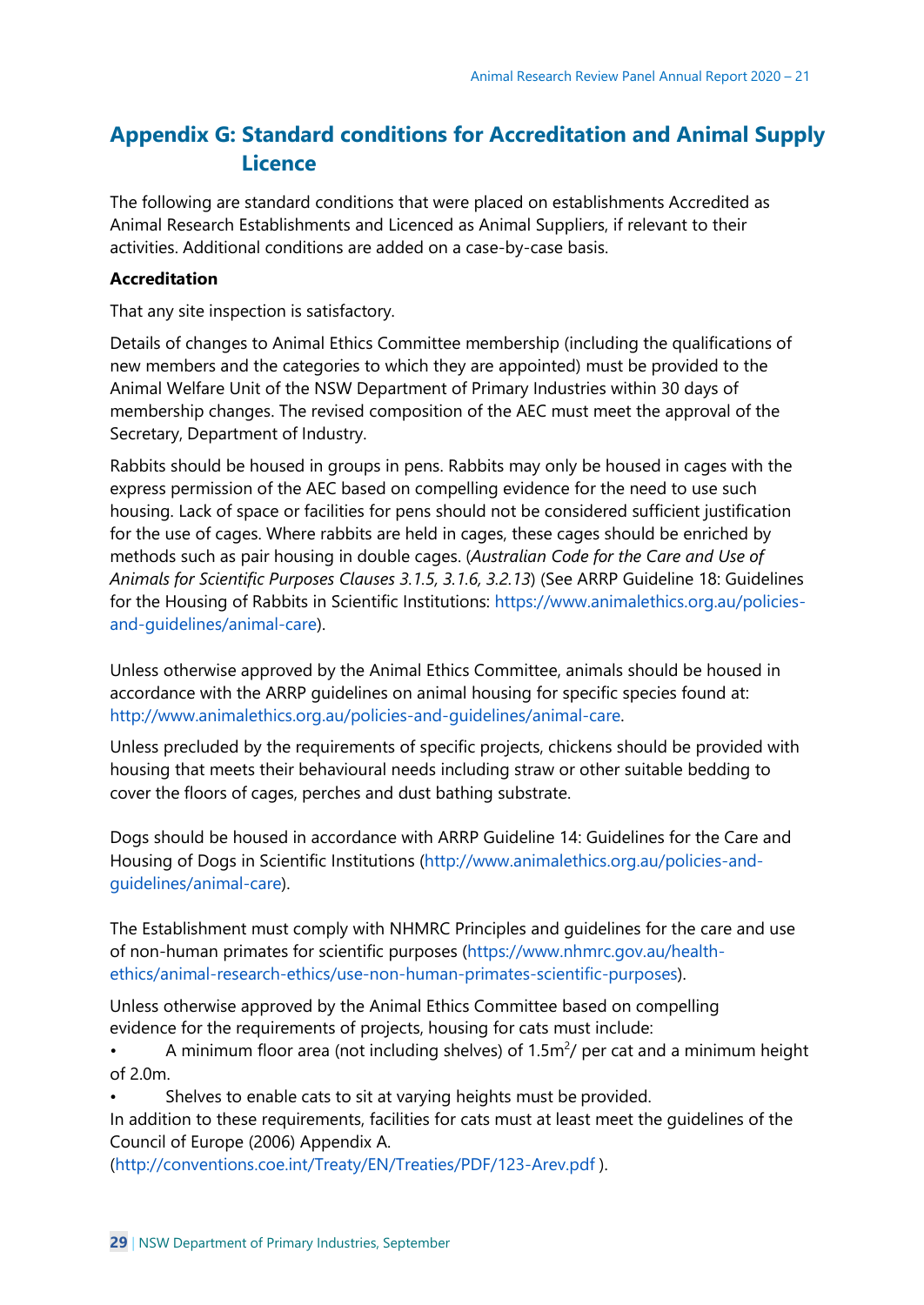Unless approved by the Animal Ethics Committee ducks must be provided with access to water to enable bathing behaviour (see Council of Europe (2006) Appendix A <http://conventions.coe.int/Treaty/EN/Treaties/PDF/123-Arev.pdf> ).

Unless approved by the Animal Ethics Committee, pigs should be provided with a solid floored area with bedding material for rooting and resting. (See Council of Europe Appendix A: <http://conventions.coe.int/Treaty/EN/Treaties/PDF/123-Arev.pdf> ).

Unless otherwise approved by the Animal Ethics Committee, wildlife studies should be carried out in accordance with the ARRP guidelines on wildlife research found at: <http://www.animalethics.org.au/policies-and-guidelines/wildlife-research> .

Animals (other than exempt animals) may only be obtained from a licensed animal supplier (see <http://www.animalethics.org.au/policies-and-guidelines/animal-supply> ).

It is essential that the AEC members are provided with a copy of the inspection report of {date} and that the AEC is involved in the assessment of, and provision of responses to, the conditions, recommendations and observations contained in this report. *(Added after inspection)*

A response to conditions {xx} of the inspection report of {date} must be provided to the NSW Department of Primary Industries by {date—within 3 months of inspection report being sent}. *(Added after inspection)*

Animals (other than exempt animals) must only be obtained from a licensed animal supplier.

Failure to comply with the terms, conditions, limitations or restrictions of this licence may result in the suspension or cancellation of the accreditation.

Must notify the Department of Primary Industries within 7 days of any changes unless otherwise specified in the Act or Regulation.

The accreditation holder ensures that the provisions of the Australian code for the care and use of animals for scientific purposes (the Code) are complied with in relation to carrying on of any activity authorised by the accreditation.

The accreditation holder must ensure that the provisions of the *Animal Research Act 1985* and Animal Research Regulation 2010 are complied with in relation to the carrying on of any activity authorised by the accreditation.

The accreditation holder must ensure, unless otherwise approved by the Animal Ethics Committee, that animals are housed in accordance with the ARRP guidelines on animal housing for specific species found at [www.animalethics.org.au.](http://www.animalethics.org.au/)

The accreditation only relates to the designated land described on it.

This accreditation is not transferable.